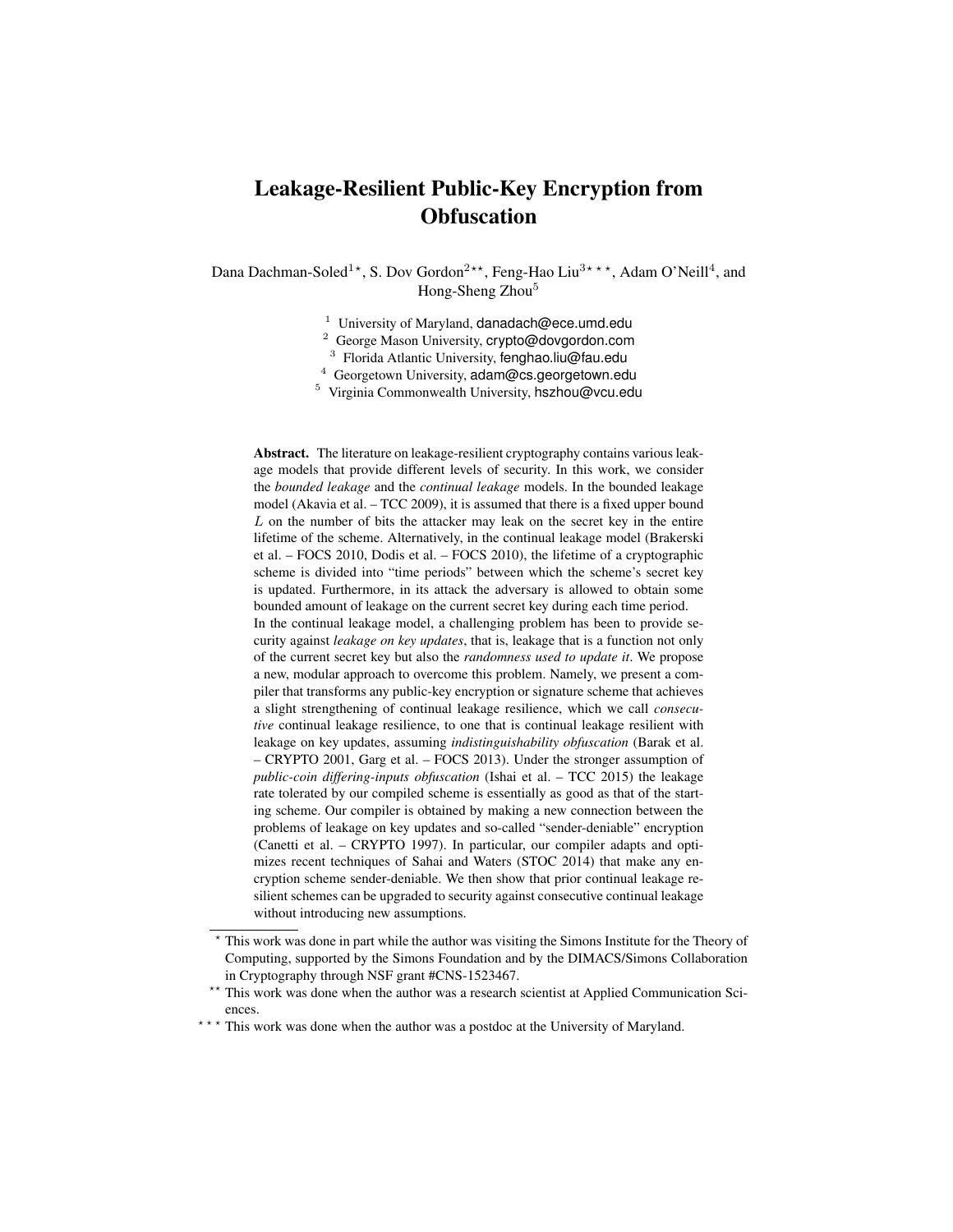In the bounded leakage model, we develop an entirely new approach to constructing leakage-resilient encryption from obfuscation directly, based upon the public-key encryption scheme from iO and punctured pseudorandom functions due to Sahai and Waters (STOC 2014). In particular, we achieve (1) leakageresilient public key encryption tolerating  $L$  bits of leakage for any  $L$  from iO and one-way functions, (2) leakage-resilient public key encryption with optimal leakage rate of  $1 - o(1)$  based on public-coin differing-inputs obfuscation and collision-resistant hash functions.

# 1 Introduction

#### 1.1 Background and Motivation

In recent years, researchers have uncovered a variety of ways to capture cryptographic keys through *side-channel attacks*: physical measurements, such as execution time, power consumption, and even sound waves generated by the processor. This has prompted cryptographers to build models for these attacks and to construct *leakage resilient* schemes that remain secure in the face of such attacks. Of course, if the adversary can leak the entire secret key, security becomes impossible, and so the *bounded leakage model* was introduced (cf. [\[1](#page-24-0)[,22](#page-25-0)[,19](#page-25-1)[,4\]](#page-24-1)). Here, it is assumed that there is a fixed upper bound, L on the number of bits the attacker may leak, regardless of the parameters of the scheme, or, alternatively, it is assumed that the attacker is allowed to leak  $L = \lambda \cdot |\mathsf{sk}|$ total number of bits, where the amount of leakage increases as the size of the secret key increases. Various works constructed public key encryption and signature schemes with optimal leakage rate of  $\lambda = 1 - o(1)$ , from specific assumptions (cf. [\[22,](#page-25-0)[4\]](#page-24-1)). Hazay et al. [\[17\]](#page-25-2) constructed a leakage resilient public key encryption scheme in this model, assuming only the existence of some standard public key encryption scheme; the tradeoff is that they tolerate a leakage rate of only  $O(\log(\kappa)/|sk|)$ , where  $|sk|$  is the size of the secret key when using security parameter  $\kappa$ .

Surprisingly, it is possible to do better; an interesting strengthening of the model — the *continual leakage model*[6](#page-1-0) — allows the adversary to request *unbounded* leakage. This model was introduced by Brakerski et al. [\[5\]](#page-24-2) and Dodis et al. [\[11\]](#page-25-3), who constructed continual-leakage resilient (CLR) public-key encryption and signature schemes. Intuitively, the CLR model divides the lifetime of the attack, which may be unbounded, into time periods and: (1) allows the adversary to obtain the output of a "bounded" leakage function in each time period, and (2) allows the secret key (but not the public key!) to be updated between time periods. So, while the adversary's leakage in each round is bounded, the total leakage is unbounded.

Note that the algorithm used by any CLR scheme to update the current secret key to the next one must be *randomized*, since otherwise the adversary can obtain some future secret key, bit-by-bit, via its leakage in each time period. While the CLR schemes

<span id="page-1-0"></span><sup>&</sup>lt;sup>6</sup> Here "continual" refers to the fact that the total amount of leakage obtained by the adversary is unbounded. Additionally, the model is more accurately called the continual *memory* leakage model to contrast with schemes constructed under an assumption that "only computation leaks" [\[21\]](#page-25-4).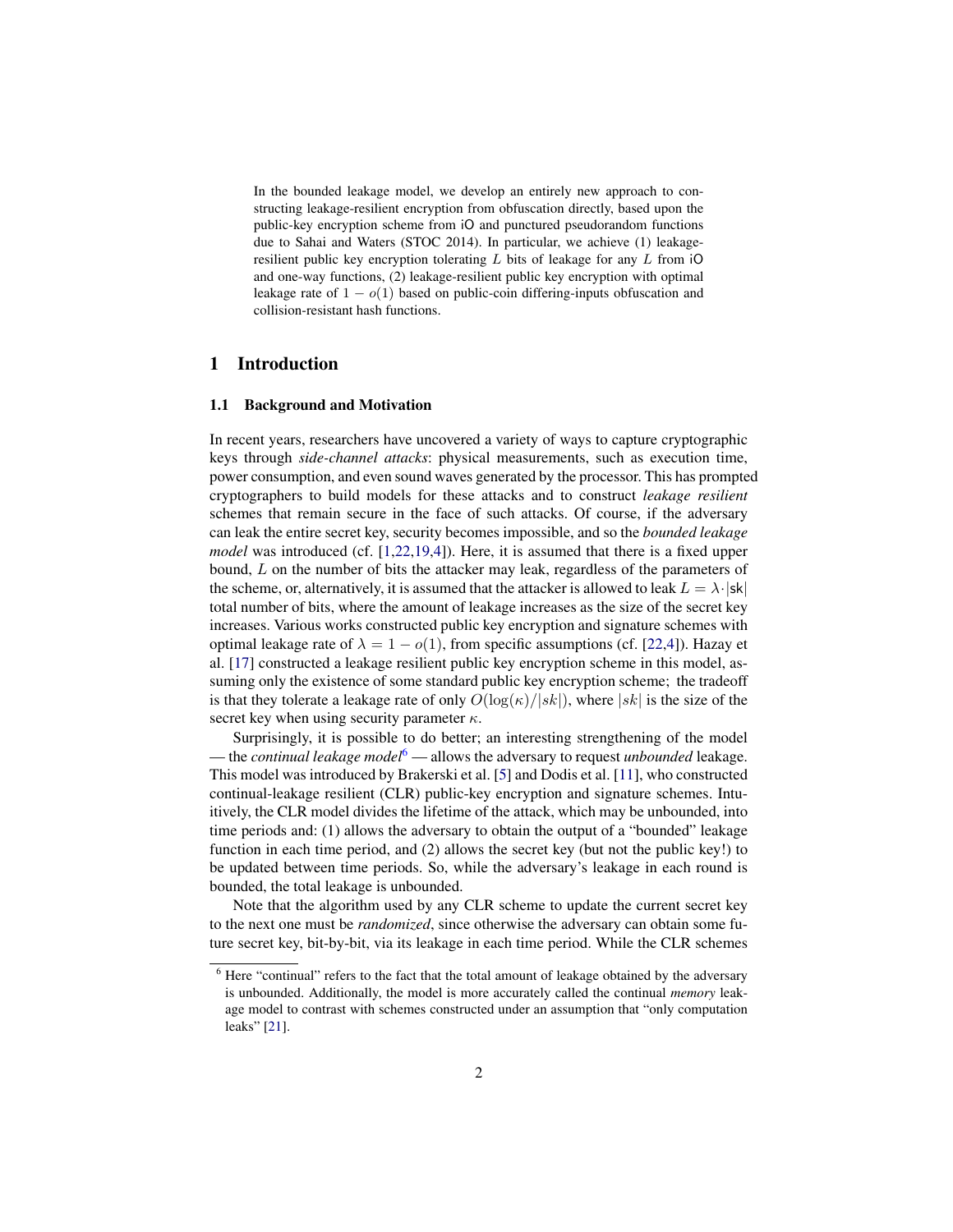of [\[5](#page-24-2)[,11\]](#page-25-3) were able to tolerate a remarkable  $1 - o(1)$  leakage rate (the ratio of the allowed number of bits leaked per time period to the length of the secret key) handling leakage *during the update procedure itself* — that is, produced as a function of the randomness used by the update algorithm as well as the current secret key — proved to be much more challenging. The first substantial progress on this problem of "leakage on key updates" was made by Lewko et al. [\[20\]](#page-25-5), with their techniques being considerably refined and generalized by Dodis et al. [\[12\]](#page-25-6). In particular, they give encryption and signature schemes that are CLR with leakage on key updates tolerating a constant leakage rate, using "dual-system" techniques (cf. [\[24\]](#page-26-0)) in bilinear groups.

#### 1.2 Overview of Our Results

Our first main contribution is to show how to compile *any* public-key encryption or signature scheme that satisfies a slight strengthening of CLR (which we call "consecutive" CLR or 2CLR) *without* leakage on key updates to one that is CLR *with* leakage on key updates. Our compiler is based on a new connection we make between the problems of leakage on key updates and "sender-deniability" [\[6\]](#page-25-7) for encryption schemes. In particular, our compiler uses program obfuscation — either indistinguishability obfus-cation (iO) [\[2,](#page-24-3)[14\]](#page-25-8) or the public-coin differing-inputs obfuscation  $[18]$ <sup>[7](#page-2-0)</sup> — and adapts and extends techniques recently developed by Sahai and Waters [\[23\]](#page-25-10) to achieve senderdeniable encryption. This demonstrates the applicability of the techniques of [\[23\]](#page-25-10) to other seemingly unrelated contexts. $8$  We then show that the existing CLR encryption scheme of Brakerski et al. [\[5\]](#page-24-2) can be extended to meet the stronger notion of 2CLR that we require for our compiler. Additionally, we show all our results carry over to signatures as well. In particular, we show that 2CLR PKE implies 2CLR signatures (via the intermediate notion of CLR "one-way relations" of Dodis et al. [\[11\]](#page-25-3)), and observe that our compiler also upgrades 2CLR signatures to ones that are CLR with leak on updates.

Our second main contributions concerns constructions of leakage-resilient publickey encryption directly from obfuscation. In particular, we show that the approach of Sahai and Waters to achieve public-key encryption from iO and punctured pseudorandom functions [\[23\]](#page-25-10) can be extended to achieve leakage-resilience in the boundedleakage model. Specifically, we achieve (1) leakage-resilient public key encryption tolerating L bits of leakage for any L from iO and one-way functions,  $(2)$  leakageresilient public key encryption with optimal leakage rate of  $1 - o(1)$  based on publiccoin differing-inputs obfuscation and collision-resistant hash functions. Extending these constructions to continual leakage-resilience (without introducing additional assumptions) is an interesting open problem.

In summary, we provide a thorough study of the connection between program obfuscation and leakage resilience. We define a new notion of leakage-resilience (2CLR),

<span id="page-2-0"></span><sup>7</sup> To the best of our knowledge, no impossibility results are known for public-coin differinginputs obfuscation. Indeed, the impossibility results of Garg et al. [\[15\]](#page-25-11) do not apply to this setting.

<span id="page-2-1"></span> $8$  We note that the techniques of [\[23\]](#page-25-10) have been shown useful in adaptively secure two-party and multiparty computation [\[16](#page-25-12)[,7](#page-25-13)[,9\]](#page-25-14) and "only computation leaks" (OCL) circuits without trusted hardware [\[10\]](#page-25-15). We note that this work precedes the work of [\[9\]](#page-25-14).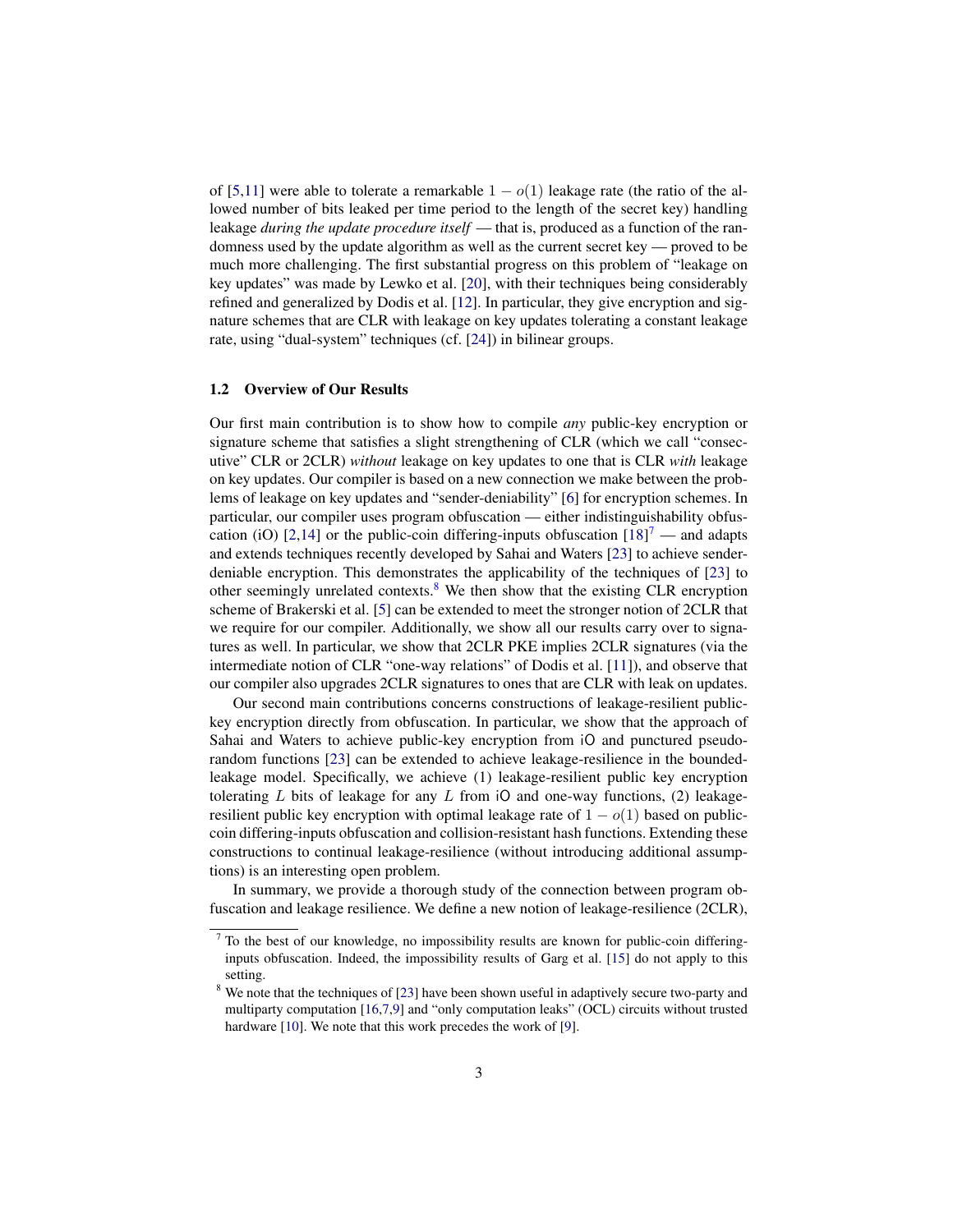and demonstrate new constructions of 2CLR secure encryption and signature schemes from program obfuscation. Also using program obfuscation, we construct a compiler that lifts 2CLR-secure schemes to CLR with leakage on updates; together with our new constructions, this provides a unified and modular method for constructing CLR with leakage on key updates. Under appropriate assumptions (namely, the ones used by Brakerski et al. [\[5\]](#page-24-2) in their construction), this approach allows us to achieve a leakage rate of  $1/4-o(1)$ , a large improvement over prior work, where the best leakage rate was  $1/258 - o(1)$  [\[20\]](#page-25-5). Our result nearly matches the trivial upper-bound of  $1/2 - o(1)$ .<sup>[9](#page-3-0)</sup> In the bounded leakage model, we show that it is possible to achieve optimal-rate leakageresilient public key encryption from obfuscation and generic assumptions. As we have mentioned above, Hazay et al. [\[17\]](#page-25-2) constructed leakage resilient public key encryption in this model from a far weaker generic assumption, albeit with a far worse leakage rate. In addition to offering a tradeoff between the strength of the assumption and the leakage rate, the value of our result in the bounded leakage model is that it provides direct insight into the connection between program obfuscation and leakage resilience. We are hopeful that our techniques might lead to future improvements in the continual-leakage models.

#### 1.3 Details and Techniques

*Part I: The Leak-on-Update Compiler.* As described above, in the model of continual leakage-resilience (CLR) [\[5,](#page-24-2)[11\]](#page-25-3) for public-key encryption or signature schemes, the secret key can be updated periodically (according to some algorithm Update) and the adversary can obtain bounded leakage between any two updates. Our compiler applies to schemes that satisfy a slight strengthening of CLR we call *consecutive* CLR, where the adversary can obtain bounded leakage as a *joint* function of any two consecutive keys. More formally, let  $sk_0, sk_1, sk_2, \ldots, sk_t, \ldots$  be the secret keys at each time period, where sk<sub>i</sub> = Update(sk<sub>i-1</sub>, r<sub>i</sub>), and each r<sub>i</sub> denotes fresh random coins used at that round. For leakage functions  $f_1, \ldots, f_t, \ldots$  (chosen adaptively by the adversary), consider the following two leakage models:

(1) For consecutive CLR (2CLR), the adversary obtains leakage

$$
f_1(\mathsf{sk}_0, \mathsf{sk}_1), f_2(\mathsf{sk}_1, \mathsf{sk}_2), \ldots, f_t(\mathsf{sk}_{t-1}, \mathsf{sk}_t), \ldots
$$

(2) For CLR with leakage on key updates, the adversary obtains leakage

$$
f_1(\mathsf{sk}_0,r_1), f_2(\mathsf{sk}_1,r_2), \ldots, f_t(\mathsf{sk}_{t-1},r_t), \ldots
$$

Our compiler from 2CLR to CLR with leakage on key updates produces a slightly different Update algorithm for the compiled scheme depending on whether we assume indistinguishability-obfuscation (iO)  $[2,14]$  $[2,14]$  or public-coin differing-inputs obfuscation [\[18\]](#page-25-9). In both cases, if we start with an underlying scheme that is consecutive

<span id="page-3-0"></span><sup>&</sup>lt;sup>9</sup> Unlike the case of CLR without leakage on key updates, observe that any scheme that is CLR with leakage on key updates can leak at most  $1/2 \cdot |\mathsf{sk}|$ -bits per time period, since otherwise the adversary can recover an entire secret key. As a consequence, the optimal leakage rate for a scheme that is CLR with leakage on key updates is at most  $\frac{1/2 \cdot |sk|}{|sk| + |r_{up}|} < 1/2$ , where  $|sk|$  is the secret key length and  $|r_{up}|$  is the length of the randomness needed by the update algorithm.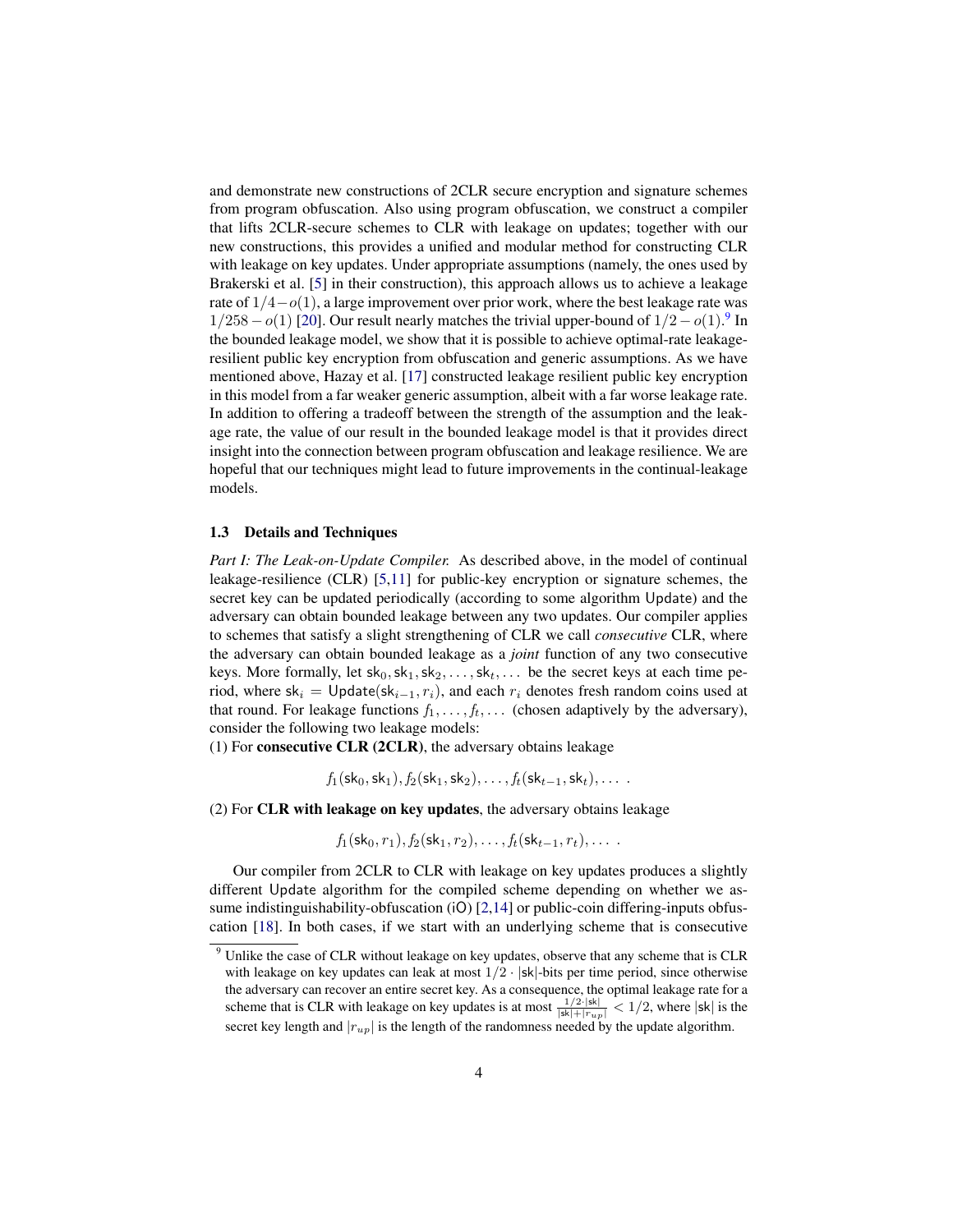two-key CLR while allowing  $\mu$ -bits of leakage, then our compiled scheme is CLR with leakage on key updates with leakage rate

$$
\frac{\mu}{|\mathsf{sk}| + |r_{up}|} \;,
$$

where  $|r_{up}|$  is the length of the randomness required by Update. When using iO, we obtain  $|r_{up}| = 6|\text{sk}|$ , where  $|\text{sk}|$  is the secret key length for the underlying 2CLR scheme, whereas using public-coin differing-input obfuscation we obtain  $|r_{up}| = |\mathsf{sk}|$ . Thus:

- Assuming iO, the compiled scheme is CLR with leakage on key updates with leakage rate  $\frac{\mu}{7 \cdot |\text{sk}|}$ .
- Assuming public-coin differing-input obfuscation, the compiled scheme is CLR with leakage on key updates with leakage rate  $\frac{\mu}{2 \cdot |\mathbf{sk}|}$ .

Thus, if the underlying 2CLR scheme tolerates the optimal number of bits of leakage  $(\approx 1/2 \cdot |sk|)$ , then our resulting public-coin differing-inputs based scheme achieves leakage rate  $1/4 - o(1)$ .

Our compiler is obtained by adapting and extending the techniques developed by [\[23\]](#page-25-10) to achieve sender-deniable PKE from any PKE scheme. In sender-deniable PKE, a sender, given a ciphertext and *any* message, is able to produce coins that make it appear that the ciphertext is an encryption of that message. Intuitively, the connection we make to leakage on key updates is that the simulator in the security proof faces a similar predicament to the coerced sender in the case of deniable encryption; it needs to come up with some randomness that "explains" a current secret key as the update of an old one. Our compiler makes any two such keys explainable in a way that is similar to how Sahai and Waters make any ciphertext and message explainable. Intuitively, this is done by "encoding" a secret key in the explained randomness in a special way that can be detected only by the (obfuscated) Update algorithm. Once detected, the Update algorithm outputs the encoded secret key, instead of running the normal procedure.

However, in our context, naïvely applying their techniques would result in the randomness required by our Update algorithm being very long, which, as described above, affects the leakage rate of our resulting CLR scheme with leakage on key updates in a crucial way (we would not even be able to get a constant leakage rate). We decrease the length of this randomness in two steps. First, we note that the sender-deniable encryption scheme of Sahai and Waters encrypts a message bit-by-bit and "explains" each message-bit individually. This appears to be necessary in their context in order to allow the adversary to choose its challenge messages *adaptively* depending on the public key. For our setting, this is not the case, since the secret key is chosen honestly (not by the adversary), so "non-adaptive" security is in fact sufficient in our context and we can "explain" a secret key all at once. This gets us to  $|r_{up}| = 6 \cdot |$ sk| and thus  $1/14 - o(1)$ leakage rate assuming the underlying 2CLR scheme can tolerate the optimal leakage. Second, we observe that by switching assumptions from iO to the public-coin differinginputs obfuscation we can replace some instances of sk in the explained randomness with its value under a collision-resistant hash, which gets us to  $|r_{up}| = \text{sk}$  and thus  $1/4 - o(1)$  leakage rate in this case.

A natural question is whether the upper bound of  $1/2 - o(1)$  leakage rate for CLR with leakage on key updates, can be attained via our techniques (if at all). We leave this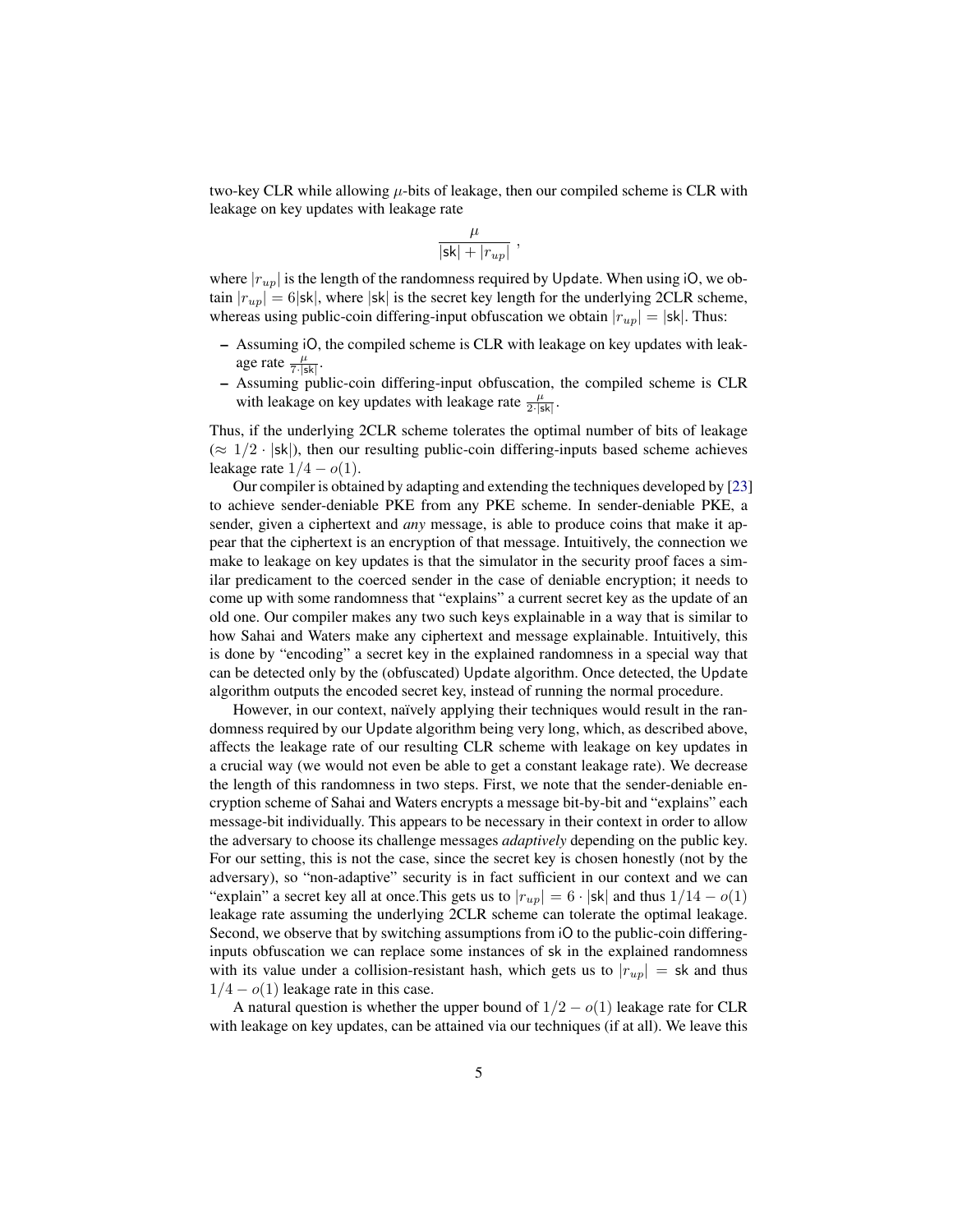as an intriguing open question, but note that the *only* way to do so would be to further decrease  $|r_{up}|$  so that  $|r_{up}| < |$ sk|.

*Part II: Constructions against Two-key Consecutive Continual Leakage.* We revisit the existing CLR public-key encryption scheme of [\[5\]](#page-24-2) and show that a suitable modification of it achieves 2CLR<sup>[10](#page-5-0)</sup> with optimal  $1/4 - o(1)$  leakage rate<sup>[11](#page-5-1)</sup>, under the same assumption used by [\[5\]](#page-24-2) to achieve optimal leakage rate in the basic CLR setting (namely the symmetric external Diffie-Hellman (SXDH) assumption in bilinear groups; smaller leakage rates can be obtained under weaker assumptions). Our main technical tool here is a new generalization of the Crooked Leftover Hash Lemma [\[13](#page-25-16)[,3\]](#page-24-4) that generalizes the result of [\[5\]](#page-24-2), which shows that "random subspaces are leakage resilient," showing that random subspaces are in fact resilient to "consecutive leakage." Our claim also leads to a simpler analysis of the scheme than appears in [\[5\]](#page-24-2).

Finally, we also show (via techniques from learning theory) that 2CLR public-key encryption generically implies 2CLR one-way relations. Via a transformation of Dodis et al. [\[11\]](#page-25-3), this then yields 2CLR signatures with the same leakage rate as the starting encryption scheme. Therefore, all the above results translate to the signature setting as well. We also show a direct approach to constructing 2CLR one-way relations following [\[11\]](#page-25-3) based on the SXDH assumption in bilinear groups, although we are not able to achieve as good of a leakage rate this way (only  $1/8 - o(1)$ ).

*Part III: Exploring the relationship between bounded leakage resilience and obfuscation.* Note that, interestingly, even the strong notion of VBB obfuscation does not immediately lead to constructions of leakage resilient public-key encryption. In particular, if we replace the secret key of a public key encryption scheme with a VBB obfuscation of the decryption algorithm, it is not clear that we gain anything: E.g., the VBB obfuscation may output a circuit of size |C|, where only  $\sqrt{|C|}$  number of the gates are "meaningful" and the remaining gates are simply "dummy" gates, in which case we cannot hope to get a leakage bound better than  $L = \sqrt{|C|}$ , and a leakage rate of  $1/\sqrt{|C|}$ . Nevertheless, we are able to show that the PKE scheme of Sahai and Waters (SW) [\[23\]](#page-25-10), which is built from iO and "punctured pseudorandom functions (PRFs)," can naturally be made leakage resilient. To give some brief intuition, a ciphertext in our construction is of the form  $(r, w, Ext(PRF(k; r), w) \oplus m)$ , where Ext is a strong extractor, r and w are random values<sup>[12](#page-5-2)</sup>, and the PRF key k is embedded in obfuscated programs that are used in both encryption and decryption. In the security proof, we "puncture" the key k at the challenge point,  $t^*$ , and hardcode the mapping  $t^* \rightarrow y$ , where  $y = PRF(k; t^*)$ , in order to preserve the input/output behavior. As in SW, we switch the mapping to  $t^* \to y^*$  for a random  $y^*$  via security of the puncturable PRF.

<span id="page-5-0"></span> $10$  Note that [\[5\]](#page-24-2) also constructs such a signature scheme, but, as discussed below, such a signature scheme can in fact be generically obtained, and therefore for simplicity we do not consider their direct construction here.

<span id="page-5-1"></span><sup>&</sup>lt;sup>11</sup> In the 2CLR model, the maximum amount of leakage is roughly  $1/2 \cdot |\mathsf{sk}|$ , so the optimal rate is roughly  $\frac{1/2 \cdot |sk|}{|sk| + |sk|} = 1/4.$ 

<span id="page-5-2"></span><sup>&</sup>lt;sup>12</sup> Technically, we actually use pseudo-random value  $r$ , just as SW do. We omit this here to make the explanation a little more clear.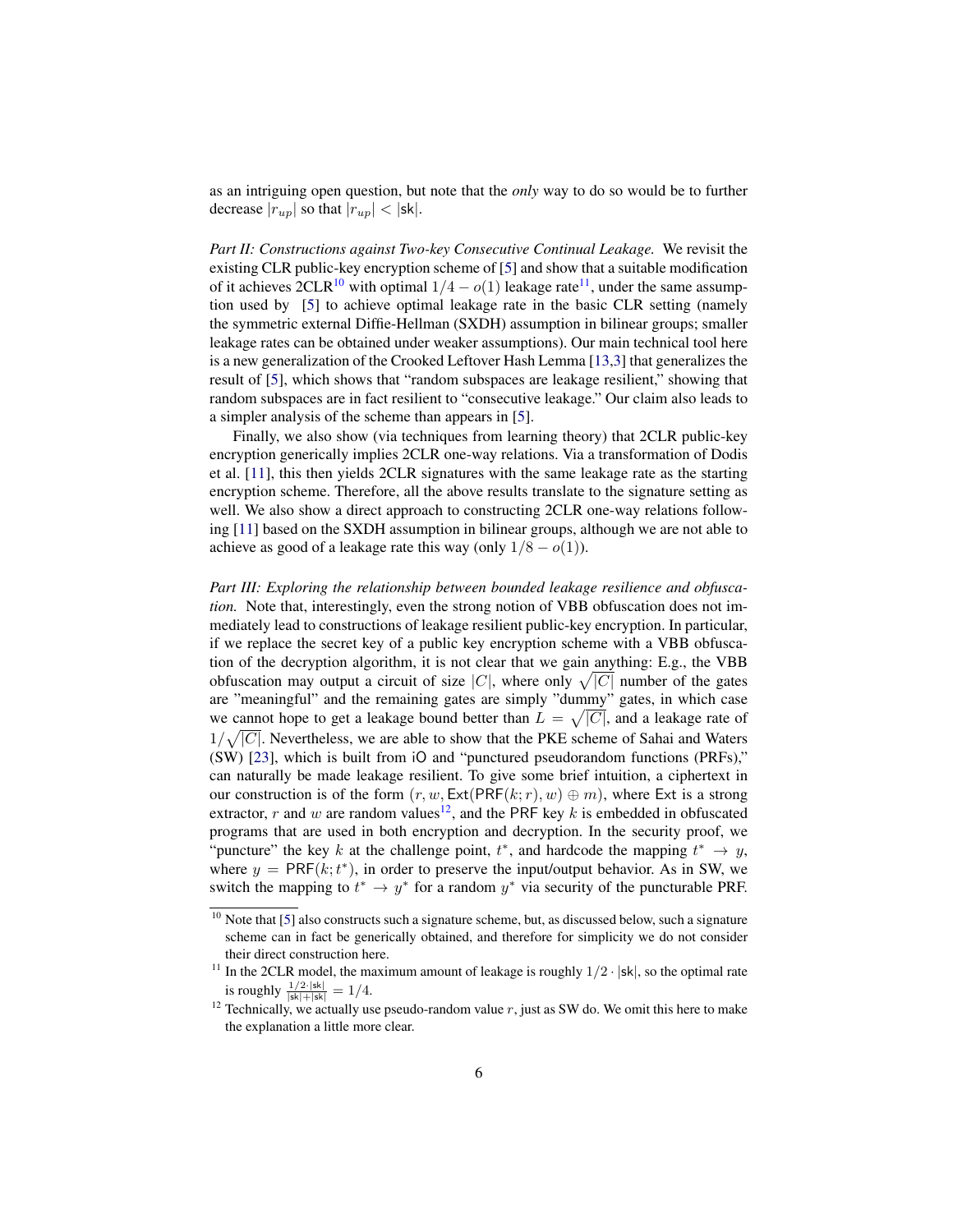But now observe we have that the min-entropy of  $y^*$  is high even after leakage, so the output of the extractor is close to uniform. To achieve optimal leakage rate, we further modify the scheme to separate  $t^* \to y^*$  from the obfuscated program and store only an encryption of  $t^* \to y^*$  in the secret key.

# 2 Compiler from 2CLR to Leakage on Key Updates

In this section, we present a compiler that upgrades any scheme for public key encryption (PKE), digital signature (SIG), or one-way relation (OWR) that is consecutive two-key leakage resilient, into one that is secure against leak on update. We first introduce a notion of *explainable update transformation*, which is a generalization of the idea of universal deniable encryption by Sahai and Waters [\[23\]](#page-25-10). We show how to use such a transformation to upgrade a scheme (PKE, SIG, or OWR) that is secure in the consecutive two-key leakage model to one that is secure in the leak-on-update model (Section [2.2\)](#page-7-0). Finally, we show two instantiations of the explainable update transformation: one based on indistinguishability obfuscation, and the other on differing-inputs obfuscation (Section [2.3\)](#page-10-0). For clarity of exposition, the following sections will focus on constructions of PKE, but we remark that the same results can be translated to SIG and OWR.

#### 2.1 Consecutive Continual Leakage Resilience (2CLR)

In this section, we present a new notion of *consecutive continual leakage resilience* for public-key encryption (PKE). We remark that this notion can be easily extended to different cases, such as signatures, leakage resilient one-way relations [\[11\]](#page-25-3). We only present the PKE version for simplicity and concreteness. Let  $\kappa$  denote the security parameter, and  $\mu$  be the leakage bound between two updates. Let PKE = {Gen, Enc, Dec, Update} be an encryption scheme with update.

- Setup Phase. The game begins with a setup phase. The challenger calls  $PKE.Gen(1^{\kappa})$ to create the initial secret key  $sk_0$  and public key pk. It gives pk to the attacker. No leakage is allowed in this phase.
- Query Phase. The attacker specifies an efficiently computable leakage function  $f_1$ , whose output is at most  $\mu$  bits. The challenger updates the secret key (changing it from sk<sub>0</sub> to sk<sub>1</sub>), and then gives the attacker  $f_1$ (sk<sub>0</sub>, sk<sub>1</sub>). The attacker then repeats this a polynomial number of times, each time supplying an efficiently computable leakage function  $f_i$  whose output is at most  $\mu$  bits. Each time, the challenger updates the secret key from  $sk_{i-1}$  to sk<sub>i</sub> according to Update( $\cdot$ ), and gives the attacker  $f_i(\mathsf{sk}_{i-1},\mathsf{sk}_i)$ .
- Challenge Phase. The attacker chooses two messages  $m_0$ ,  $m_1$  which it gives to the challenger. The challenger chooses a random bit  $b \in \{0, 1\}$ , encrypts  $m_b$ , and gives the resulting ciphertext to the attacker. The attacker then outputs a guess  $b'$  for  $b$ . The attacker wins the game if  $b = b'$ . We define the advantage of the attacker in this game as  $\left|\frac{1}{2} - \Pr[b' = b]\right|$ .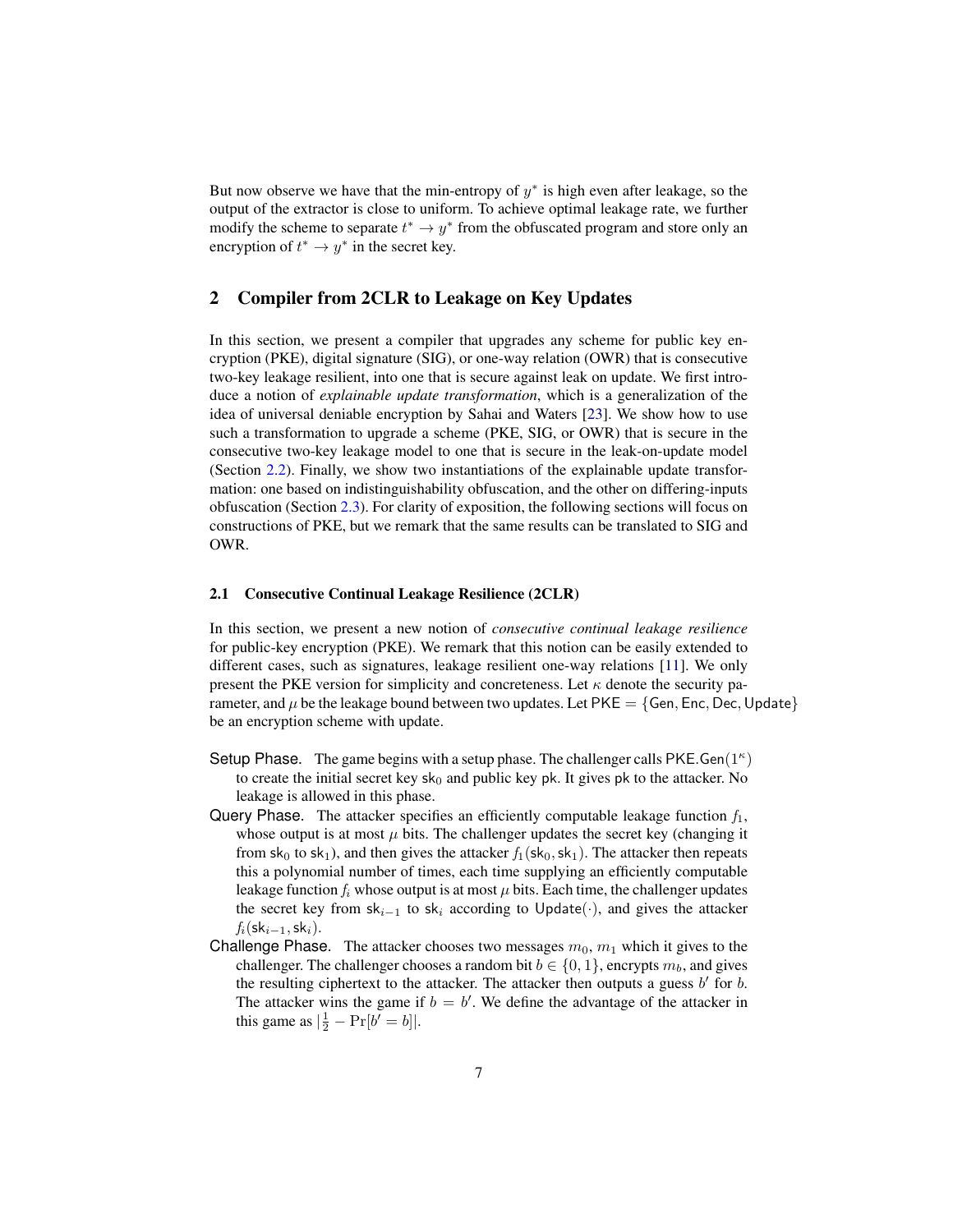Definition 1 (Continual Consecutive Leakage Resilience). *We say a public-key encryption scheme is* µ*-leakage resilient against consecutive continual leakage (or* µ*-2CLR) if any probabilistic polynomial time attacker only has a negligible advantage (negligible in* κ*) in the above game.*

#### <span id="page-7-0"></span>2.2 Explainable Key-Update Transformation

Now we introduce a notion of *explainable key-update transformation*, and show how it can be used to upgrade security of a PKE scheme from 2CLR to CLR with leakage on key updates. Informally, an encryption scheme has an "explainable" update procedure if given both sk<sub>i−1</sub> and sk<sub>i</sub> = Update(sk<sub>i−1</sub>,  $r_i$ ), there is an efficient way to come up with some explained random coins  $\hat{r}_i$  such that no adversary can distinguish the real coins  $r_i$  from the explained coins  $\hat{r}_i$ . Intuitively, this gives a way to handle leakage on random coins given just leakage on two consecutive keys.

We start with any encryption scheme PKE that has some key update procedure, and we introduce a transformation that produces a scheme PKE<sup>'</sup> with an *explainable* key update procedure.

<span id="page-7-1"></span>Definition 2 (Explainable Key Update Transformation). Let PKE = PKE. {Gen, Enc, Dec,Update} *be an encryption scheme with key update. An explainable key update transformation for* PKE *is a* PPT *algorithm* TransformGen *that takes input security* parameter 1<sup>*κ*</sup>, an update circuit C<sub>Update</sub> (that implements the key update algorithm PKE.Update(1<sup>*κ*</sup>, .; .)), *a public key* pk *of* PKE, *and outputs two programs*  $\mathcal{P}_{update}$ ,  $\mathcal{P}_{explain}$ *with the following syntax:*

*Let* (pk,sk) *be a pair of public and secret keys of the encryption scheme*

- Pupdate *takes inputs* sk*, random coins* r*, and* Pupdate(sk; r) *outputs a updated secret key* sk<sup>0</sup> *;*
- $\mathcal{P}_{\text{explain}}$  *takes inputs* (sk, sk'), *random coins*  $\bar{v}$ , *and*  $\mathcal{P}_{\text{explain}}(\text{sk}, \text{sk}'; \bar{v})$  *outputs a string* r*.*

*Given a public key* pk, we define  $\Pi_{\sf pk} = \bigcup_{j=0}^{\sf poly(\kappa)} \varPi_j$ , where  $\Pi_0 = \{\sf sk : (pk, sk) \in \mathcal{S}$  $PKE.Gen$ },  $\Pi_i = \{\mathsf{sk}: \exists \mathsf{sk}' \in \Pi_{i-1}, \mathsf{sk} \in \mathsf{Update}(\mathsf{sk}')\}$  *for*  $i = 1, 2, \ldots, \mathrm{poly}(\kappa)$ *. In words,*  $\Pi_{\text{pk}}$  *is the set of all secret keys sk such that either* (pk, *sk) is in the support of* PKE.Gen *or* sk *can be obtained by the update procedure* Update *(up to polynomially many times) with an initial*  $(\mathsf{pk}, \mathsf{sk}') \in \mathsf{PKE}$ .Gen.

*We say the transformation is secure if:*

- $(a)$  *For any* pk, all sk  $\in \Pi_{\text{pk}}$ , any  $\mathcal{P}_{\text{update}} \in \text{TransformGen}(1^{\kappa}, \text{PKE}. \text{Update}, \text{pk})$ , the *following two distributions are statistically close:*  $\{P_{\text{update}}(sk)\} \approx \{PKE.U\text{plate}(sk)\}.$ *Note that the circuit* Pupdate *and the update algorithm* PKE.Update *might have different spaces for random coins, but the distributions can still be statistically close.*
- *(b) For any public key* pk *and secret key* sk  $\in \Pi_{\text{pk}}$ *, the following two distributions are computationally indistinguishable:*

 $\{(\mathcal{P}_{\mathsf{update}},\mathcal{P}_{\mathsf{explain}},\mathsf{pk},\mathsf{sk},u)\}\approx\{(\mathcal{P}_{\mathsf{update}},\mathcal{P}_{\mathsf{explain}},\mathsf{pk},\mathsf{sk},e)\},$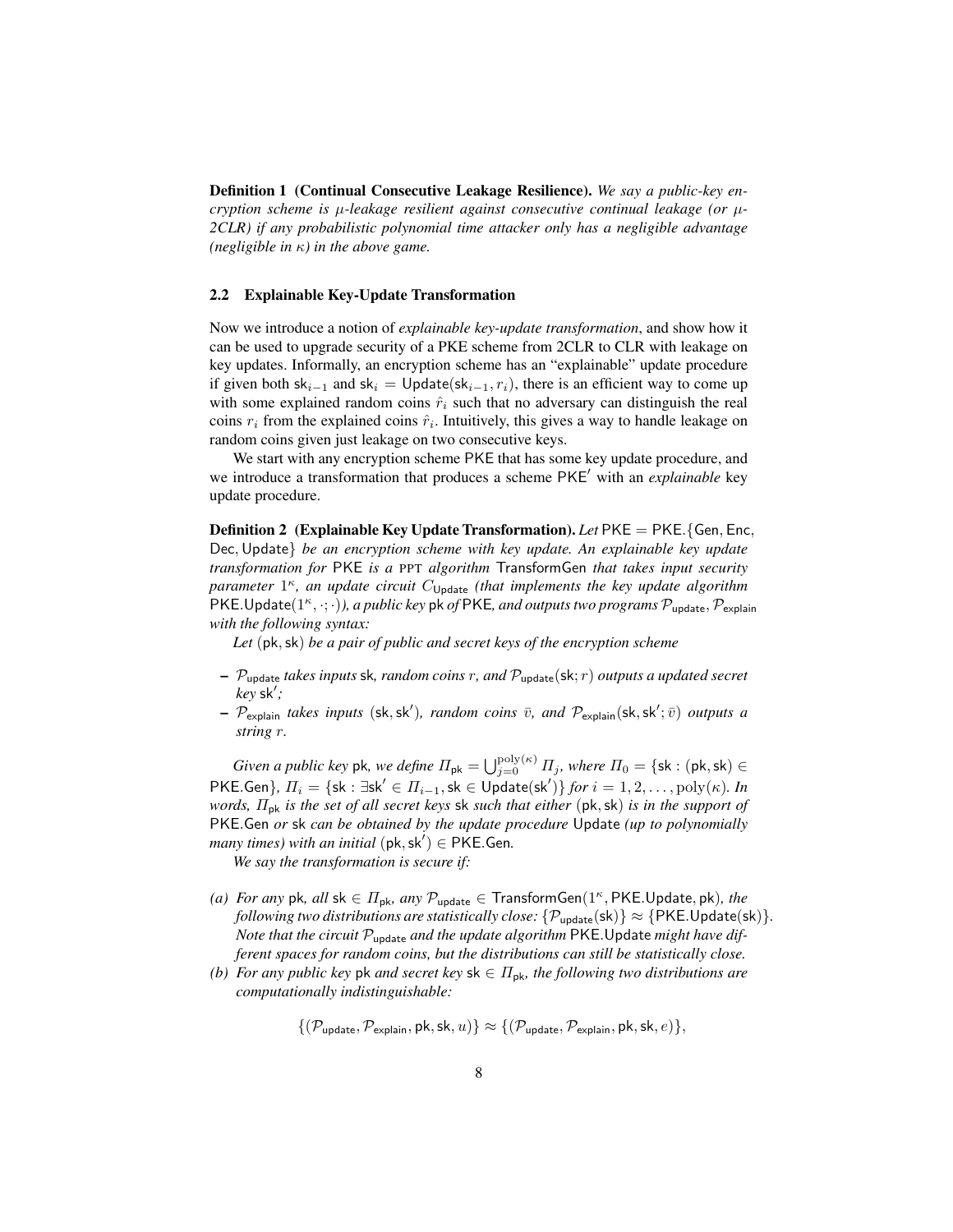$\mathit{where}\ (\mathcal{P}_{\mathsf{update}}, \mathcal{P}_{\mathsf{explain}}) \leftarrow \mathsf{TransformGen}(1^\kappa, \mathsf{PKE}. \mathsf{Update}, \mathsf{pk}), u \leftarrow U_{\mathsf{poly}(\kappa)}, \mathsf{sk'}=0$  $\mathcal{P}_{\text{update}}(\textsf{sk}; u)$ ,

 $e \leftarrow \mathcal{P}_{\textsf{explain}}(\textsf{sk}, \textsf{sk}'),$  and  $U_{\text{poly}(\kappa)}$  denotes the uniform distribution over a polyno*mial number of bits.*

Let  $PKE = PKE.\{Gen, Enc, Dec, Update\}$  be a public key encryption scheme and TransformGen be an explainable key update transformation for PKE as above. We define the following transformed scheme  $PKE' = PKE'$ . {Gen, Enc, Dec, Update} as follows:

- $-$  PKE'.Gen(1<sup> $\kappa$ </sup>): compute (pk, sk)  $\leftarrow$  PKE.Gen(1<sup> $\kappa$ </sup>). Then compute  $(\mathcal{P}_{\mathsf{update}}, \mathcal{P}_{\mathsf{explain}}) \leftarrow \mathsf{TransformGen}(1^{\kappa}, \mathsf{PKE}.\mathsf{Update}, \mathsf{pk}).$ Finally, output  $pk' = (pk, P_{update}, P_{explain})$  and  $sk' = sk$ .
- $-$  PKE'.Enc(pk', m): parse pk' = (pk,  $\mathcal{P}_{update}, \mathcal{P}_{explain}$ ). Then output  $c \leftarrow \text{PKE}$ .Enc(pk, m).  $-$  PKE'.Dec(sk', c): output  $m =$  PKE.Dec(sk', c).
- PKE'.Update(sk'): sample sk''  $\leftarrow$   $\mathcal{P}_{\text{update}}(\textsf{sk}')$  and overwrite the old key, i.e.  $\mathsf{sk}':=\mathsf{sk}''$  .

Then we are able to show the following theorem for the upgraded scheme PKE'.

Theorem 1. *Let* PKE = PKE.{Gen, Enc, Dec,Update} *be a public key encryption scheme that is* µ*-2CLR (without leakage on update), and* TransformGen *a secure explainable key update transformation for* PKE. Then the transformed scheme  $PKE' =$ PKE'.{Gen, Enc, Dec, Update} *described above is µ-CLR with leakage on key updates.* 

*Proof.* Assume towards contradiction that there is a PPT adversary  $A$  and a non-negligible  $\epsilon(\cdot)$  such that for infinitely many values of  $\kappa$ , Adv<sub>A,PKE'</sub>  $\geq \epsilon(\kappa)$  in the leak-on-update model. Then we show that there exists  $\beta$  that breaks the security of the underlying PKE (in the consecutive two-key leakage model) with probability  $\epsilon(\kappa)$  – negl( $\kappa$ ). This is a contradiction.

For notionally simplicity, we will use  $\text{Adv}_{A, PKE'}$  to denote the advantage of the adversary  $A$  attacking the scheme  $PKE'$  (according to leak-on-update attacks), and Adv<sub>B,PKE</sub> to denote the advantage of the adversary  $\beta$  attacking the scheme PKE (according to consecutive two-key leakage attacks).

We define  $\beta$  in the following way:  $\beta$  internally instantiates  $\mathcal A$  and participates externally in a continual consecutive two-key leakage experiment on public key encryption scheme  $PKE'$ . Specifically,  $\beta$  does the following:

- Upon receiving  $pk^*$  externally,  $\beta$  runs
	- $(\overline{\mathcal{P}}_{\mathsf{update}}, \overline{\mathcal{P}}_{\mathsf{explain}}) \leftarrow \mathsf{TransformGen}(1^{\kappa}, \mathsf{PKE}.\mathsf{Update}, \mathsf{pk}^*).$  Note that by the properties of the transformation, this can be done given only  $pk^*$ . B sets  $pk' = (pk^*, \mathcal{P}_{update},$  $\mathcal{P}_{\text{explain}}$ ) to be the public key for the PKE' scheme and forwards pk' to A.
- When A asks for a leakage query  $f$ (sk $'_{i-1}$ ,  $r_i$ ), B asks for the following leakage query on  $(\textsf{sk}_{i-1},\textsf{sk}_i)$ :  $f'(\textsf{sk}_{i-1},\textsf{sk}_i) = f(\textsf{sk}_{i-1},\mathcal{P}_{\textsf{explain}}(\textsf{sk}_{i-1},\textsf{sk}_i))$  and forwards the response to A. Note that the output lengths of  $f$  and  $f'$  are the same.
- At some point A submits  $m_0$ ,  $m_1$  and B forwards them to its external experiment.
- Upon receiving the challenge ciphertext  $c^*$ ,  $\mathcal B$  forwards it to  $\mathcal A$  and outputs whatever A outputs.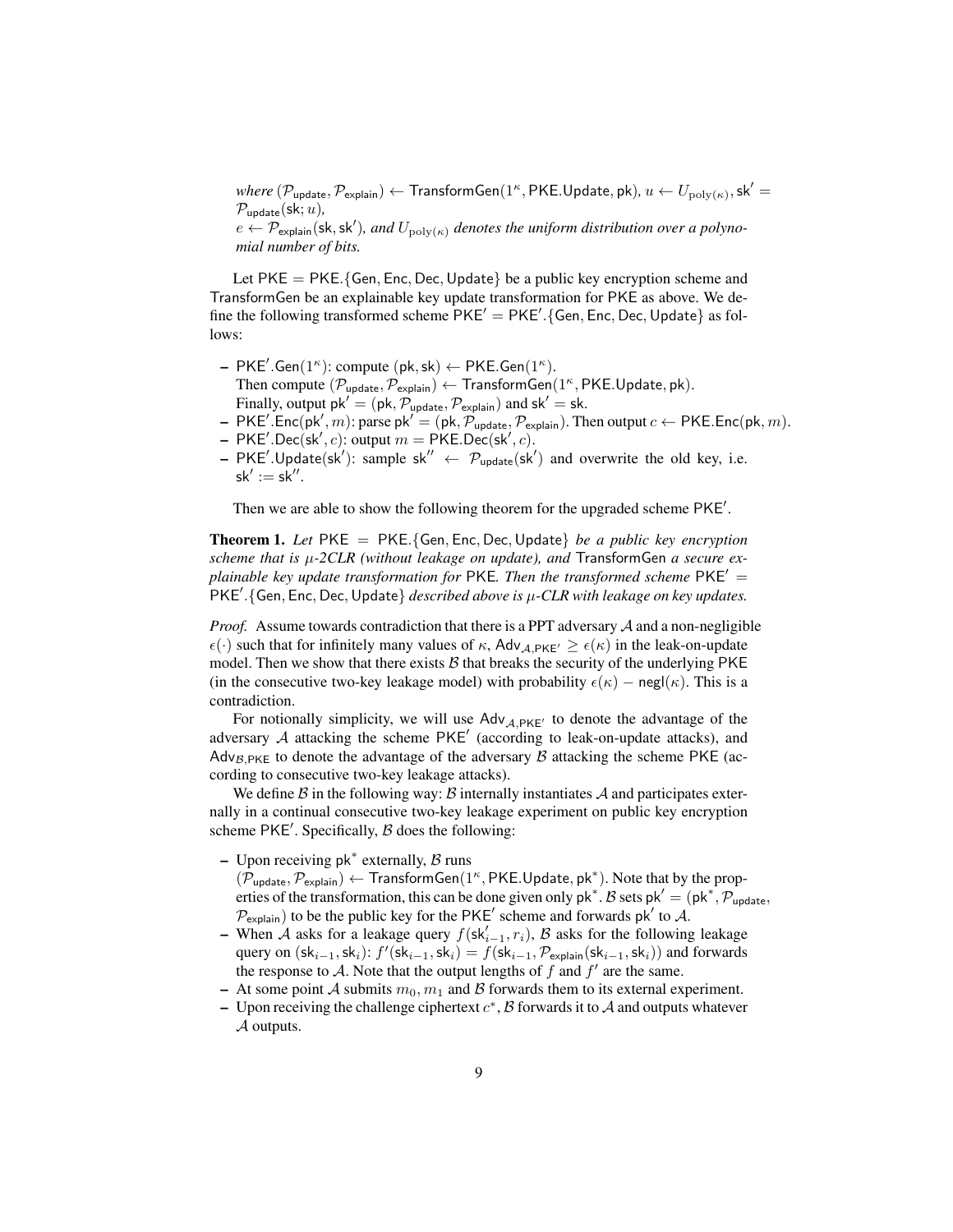Now we would like to analyze the advantage of  $\beta$ . It is easy to see that  $\beta$  has the same advantage as  $A$ , however there is a subtlety such that  $A$  does not necessarily have advantage  $\epsilon(\kappa)$ : the simulation of leakage queries provided by  $\beta$  is not identical to the distribution in the real game that  $A$  would expect. Recall that in the security experiment of the scheme PKE', the secret keys are updated according to  $P_{update}$ . In the above experiment (where  $B$  set up), the secret keys were updated using the Update externally, and the random coins were simulated by the  $P_{\text{explain}}$  algorithm.

Our goal is to show that actually  $A$  has essentially the same advantage in this modified experiment as in the original experiment. We show this by the following lemma:

Lemma 1. *For any polynomial* n*, the following two distributions are computationally indistinguishable.*

$$
D_1 \equiv (\mathcal{P}_{\mathsf{update}}, \mathcal{P}_{\mathsf{explain}}, \mathsf{pk}, \mathsf{sk}_0, r_1, \mathsf{sk}_1, \dots, \mathsf{sk}_{n-1}, r_n, \mathsf{sk}_n) \approx
$$
  

$$
D_2 \equiv (\mathcal{P}_{\mathsf{update}}, \mathcal{P}_{\mathsf{explain}}, \mathsf{pk}, \mathsf{sk}_0, \hat{r}_1, \hat{\mathsf{sk}}_1, \dots, \hat{\mathsf{sk}}_{n-1}, \hat{r}_n, \hat{\mathsf{sk}}_n),
$$

*where the initial*  $pk, sk_0$  *and* TransformGen $(1<sup>\kappa</sup>, pk)$  *are sampled identically in both experiment;* in  $D_1$   $sk_{i+1} = P_{update}(sk_i; r_{i+1})$ *, and*  $r_{i+1}$ *'s are uniformly random; in*  $D_2$ , sk<sub>i+1</sub> ← Update(sk<sub>i</sub>),  $\hat{r}_{i+1}$  ←  $\mathcal{P}_{\text{explain}}(\textsf{sk}_i, \textsf{sk}_{i+1})$ *. (Note* sk<sub>0</sub> = sk<sub>0</sub>).

*Proof.* To show the lemma, we consider the following hybrids: for  $i \in [n]$  define

$$
H^{(i)} = (\mathcal{P}_{\mathsf{update}}, \mathcal{P}_{\mathsf{explain}}, \mathsf{pk}, \mathsf{sk}_0, \widehat{r}_1, \widehat{\mathsf{sk}}_1, \ldots, \widehat{\mathsf{sk}}_{i-1}, r_i, \mathsf{sk}_i, r_{i+1}, \mathsf{sk}_{i+1}, r_{i+2}, \ldots, \mathsf{sk}_n),
$$

where the experiment is identical to  $D_2$  for up to  $\widehat{\text{sk}}_{i-1}$ . Then it samples a uniformly random  $r_i$ , sets sk<sub>i</sub> =  $\mathcal{P}_{\text{update}}(\textsf{sk}_{i-1}; r_i)$ , and proceeds as  $D_1$ .

$$
H^{(i.5)} = (\mathcal{P}_{\mathsf{update}}, \mathcal{P}_{\mathsf{explain}}, \mathsf{pk}, \mathsf{sk}_0, \hat{r}_1, \hat{\mathsf{sk}}_1, \dots, \hat{\mathsf{sk}}_{i-1}, \hat{r}_i, \mathsf{sk}_i, r_{i+1}, \mathsf{sk}_{i+1}, r_{i+2}, \dots, \mathsf{sk}_n),
$$

where the experiment is identical to  $H^{(i)}$  for up to  $\widehat{sk}_{i-1}$ , and then it samples  $sk_i \leftarrow$  $\mathcal{P}_{\text{update}}(\widehat{\textsf{sk}}_{i-1}),$  and  $\widehat{r}_i \leftarrow \mathcal{P}_{\text{explain}}(\widehat{\textsf{sk}}_{i-1},\textsf{sk}_i)$ . The experiment is identical to  $D_1$  for the rest.

Then we establish the following lemmas, and the lemma follows directly.

**Lemma 2.** *For*  $i \in [n-1]$ *,*  $H^{(i.5)}$  *is statistically close to*  $H^{(i+1)}$ *.* 

<span id="page-9-0"></span>**Lemma 3.** *For*  $i \in [n]$ *, H*<sup>(*i*)</sup> *is computationally indistinguishable from H*<sup>(*i.5*)</sup>*.* 

This first lemma follows directly from the property (a) of Definition [2.](#page-7-1) We now prove Lemma [3.](#page-9-0)

*Proof.* Suppose there exists a (polysized) distinguisher  $D$  that distinguishes  $H^{(i)}$  from  $H^{(i,5)}$  with non-negligible probability, then there exist pk<sup>\*</sup>, sk<sup>\*</sup>, and another D' that can break the property (b).

From the definition of the experiments, we know that  $\mathcal{P}_{\text{update}}, \mathcal{P}_{\text{explain}}$  are independent of the public key and the first i secret keys, i.e.  $p = (pk, sk_0, sk_1, \ldots, sk_{i-1})$ . By an average argument, there exists a fixed

$$
\boldsymbol{p}^*=(\mathsf{pk}^*,\mathsf{sk}^*_0,\widehat{\mathsf{sk}}^*_1,\ldots,\widehat{\mathsf{sk}}^*_{i-1})
$$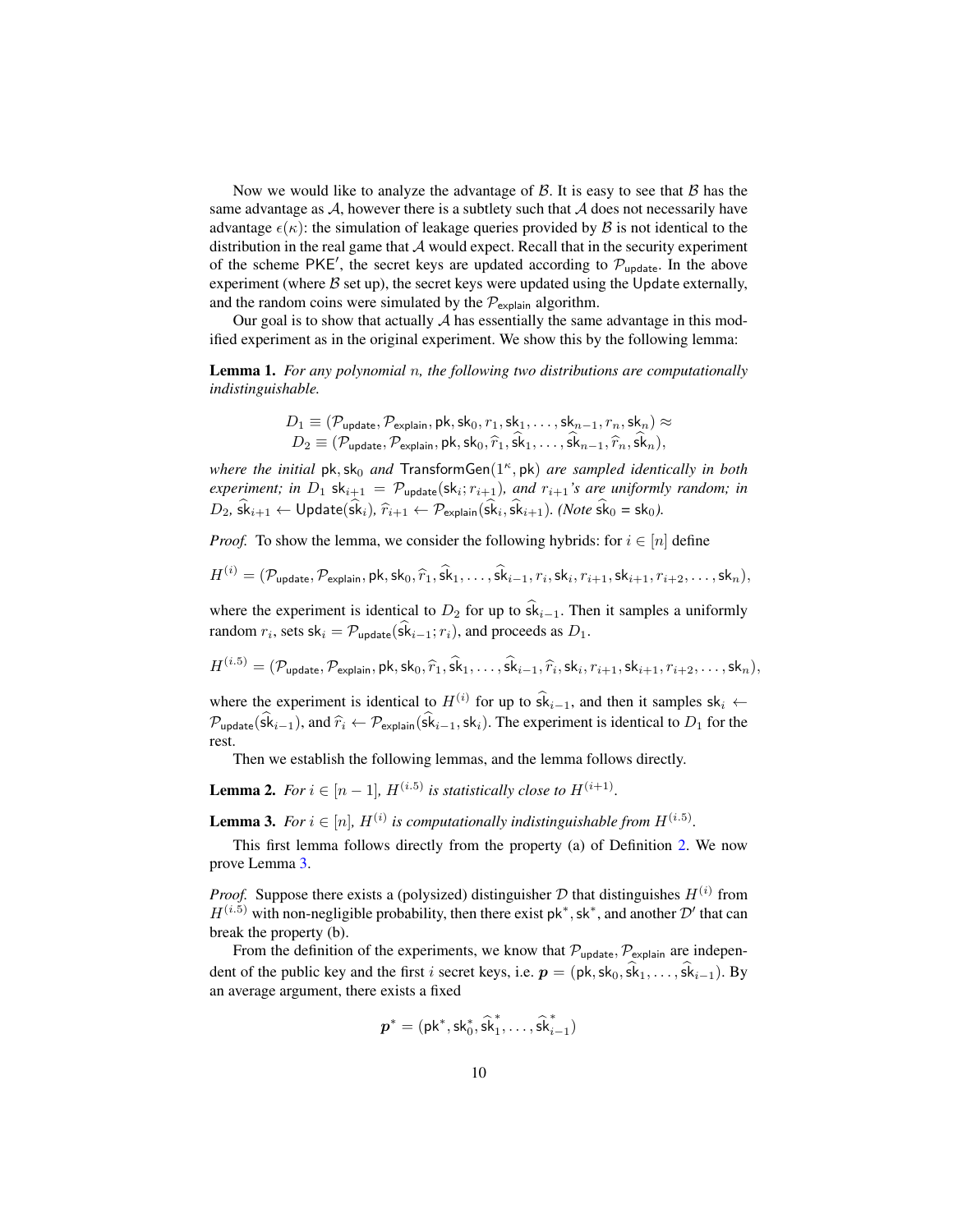such that D can distinguish  $H^{(i)}$  from  $H^{(i,5)}$  conditioned on  $p^*$  with non-negligible probability (the probability is over the randomness of the rest experiment). Then we are going to argue that there exist a polysized distinguisher  $\mathcal{D}'$ , a key pair pk', sk' such that  $\mathcal{D}'$  can distinguish  $(\mathcal{P}_{update}, \mathcal{P}_{explain}, \textsf{pk}', \textsf{sk}', u)$  from  $(\mathcal{P}_{update}, \mathcal{P}_{explain}, \textsf{pk}', \textsf{sk}', e)$ where u is from the uniform distribution,  $\mathsf{sk}'' = \mathcal{P}_{\mathsf{update}}(\mathsf{sk}'; u)$ , and  $e \leftarrow \mathcal{P}_{\mathsf{explain}}(\mathsf{sk}', \mathsf{sk}'')$ .

Let  $pk' = pk^*$ ,  $sk' = sk_k^*$  $i_{i-1}$ , and we define  $\mathcal{D}'$  (with the prefix  $p^*$  hardwired) who on the challenge input  $(\mathcal{P}_{update}, \mathcal{P}_{explain}, \text{pk}', \text{sk}', z)$  does the following:

- For  $j \in [i-1], \mathcal{D}'$  samples  $\hat{r}_j = \mathcal{P}_{\text{explain}}(\mathsf{sk}_{j-1}^*, \mathsf{sk}_j^*)$ .
- $\blacktriangleright$  Set sk<sub>i-1</sub> = sk' and  $r_i = z$ , sk<sub>i</sub> =  $\mathcal{P}_{update}(s k_{i-1}, z)$ .
- For  $j \geq i + 1$ , D' samples  $r_j$  from the uniform distribution and sets sk<sub>j</sub> =  $\mathcal{P}_{\text{update}}(\textsf{sk}_{i-1}; r_i).$
- $-$  Finally,  $\mathcal{D}'$  outputs  $\mathcal{D}(\mathcal{P}_{\mathsf{update}}, \mathcal{P}_{\mathsf{explain}}, \mathsf{pk}', \mathsf{sk}_0^*, \widehat{r}_1, \mathsf{sk}_1^*, \ldots, \mathsf{sk}_{i-1}, r_i, \mathsf{sk}_i, r_{i+1}, \ldots, \mathsf{sk}_n).$

Clearly, if the challenge  $z$  was sampled according to uniformly random (as  $u$ ), then  $\mathcal{D}'$  will output according to  $\mathcal{D}(H^{(i)}|_{p*})$ . On the other hand, suppose it was sampled according to  $\mathcal{P}_{\sf explain}$  (as  $e$ ), then  $\mathcal{D}'$  will output according to  $\mathcal{D}(H^{i.5}|_{\bm p^*})$ . This completes the proof of the lemma.

*Remark.* The non-uniform argument above is not necessary. We present in this way for simplicity. The uniform reduction can be obtained using a standard Markov type argument, which we omit here.

Now, we are ready to analyze the advantage of B (and A). Denote  $\mathsf{Adv}_{\mathcal{A}, \mathsf{PKE'}; D}$  as the advantage of  $A$  in the experiment where the leakage queries are answered according to the distribution D. By assumption, we know that  $\text{Adv}_{A,\text{PKE}';D_1} = \epsilon(\kappa)$ , and by definition the leakage queries are answered according to  $D_1$ . By the above lemma, we know that  $|{\sf Adv}_{A, {\sf PKE'}; D_1} - {\sf Adv}_{A, {\sf PKE'}; D_2}| \leq {\sf negl}(\kappa)$ , otherwise  $D_1$  and  $D_2$  are distinguishable. Thus, we know  $\mathsf{Adv}_{\mathcal{A},\mathsf{PKE'};D_2} \geq \epsilon(\kappa) - \mathsf{negl}(\kappa).$  It is not hard to see that  $\mathsf{Adv}_{\mathcal{B},\mathsf{PKE}} = \mathsf{Adv}_{\mathcal{A},\mathsf{PKE'};D_2}$ , since  $\mathcal B$  answers  $\mathcal A$ 's the leakage queries exactly according the distribution  $D_2$ . Thus, Adv<sub>B,PKE</sub>  $\geq \epsilon(\kappa)$  – negl( $\kappa$ ), which is a contradiction. This completes the proof of the theorem.

#### <span id="page-10-0"></span>2.3 Instantiations via Obfuscation

In this section, we show how to build an explainable key update transformation from program obfuscation. Our best parameters are achieved using public-coin differinginputs obfuscation  $[18]$  (rather than the weaker indistinguishability obfuscation (iO)  $[2,14]$  $[2,14]$ ), so we present this version here.

Let  $PKE = (Gen, Enc, Dec, Update)$  be a public-key encryption scheme (or a signature scheme with algorithms Verify, Sign) with key-update, and diO be a public-coin differing-inputs obfuscator (for some class defined later). Let  $\kappa$  be a security parameter. Let  $L_{sk}$  be the length of secret keys in PKE and  $L_r$  be the length of randomness used by Update. For ease of notation, we suppress the dependence of these lengths on  $\kappa$ . We note that in the 2CLR case, it is without loss of generality to assume  $L_r \ll L_{\rm sk}$ , because we can always use pseudorandom coins (e.g. the output of a PRG) to do the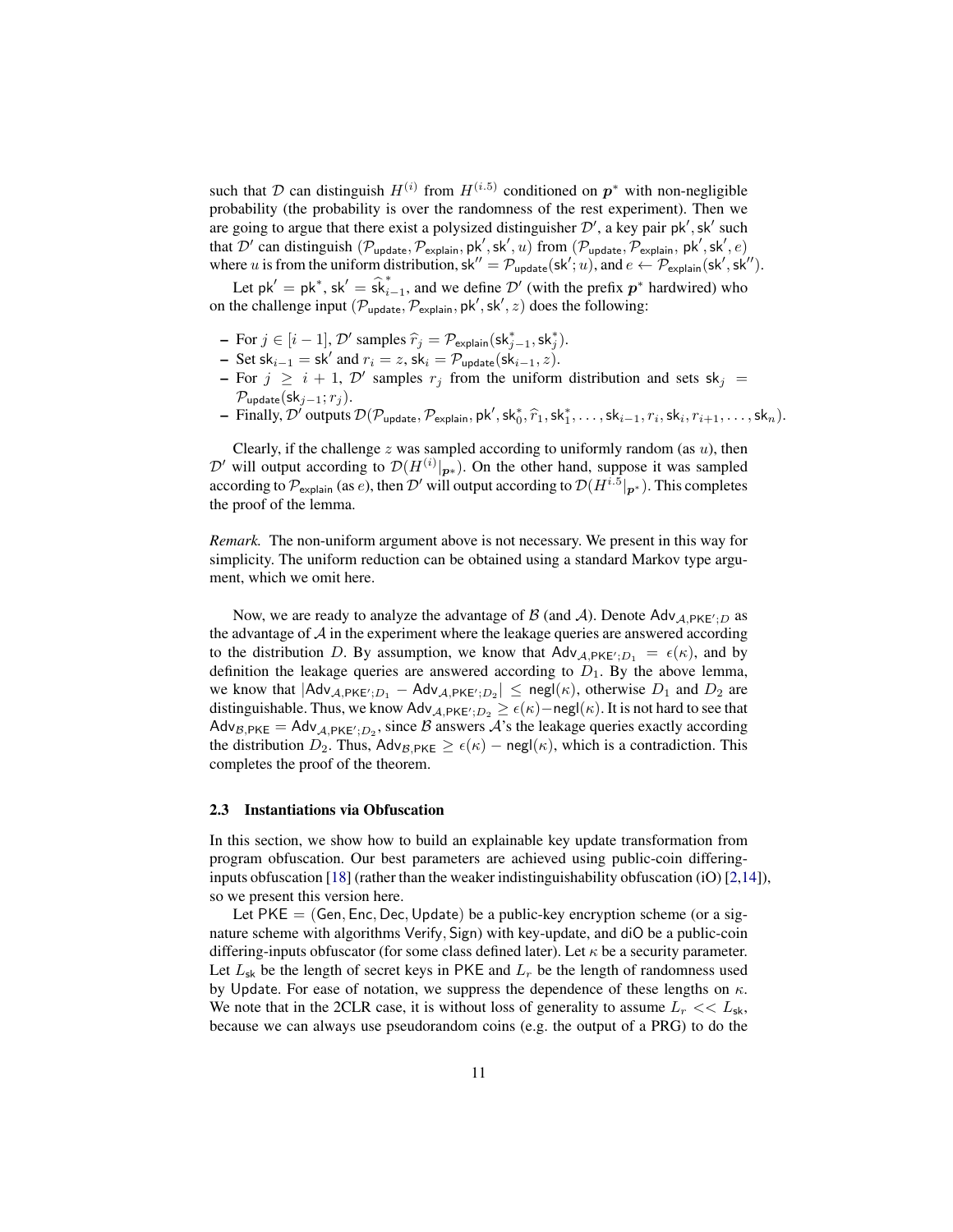update. Since only the two consecutive keys are leaked (not the randomness, e.g. the seed to the PRG), the update with the pseudorandom coins remains secure, assuming the PRG is secure.

Let  $H$  be a family of public-coin collision resistant hash functions, as well as a family of  $(2\kappa, \epsilon)$ -good unseeded extractors<sup>[13](#page-11-0)</sup>, mapping  $2L_{sk} + 2\kappa$  bits to  $\kappa$  bits. Let  $F_1$  and  $F_2$  be families of puncturable pseudo-random functions, where  $F_1$  has input length  $2L_{sk} + 3\kappa$  bits and output length  $L_r$  bits, and it is as well an  $(L_r + \kappa, \epsilon)$ -good unseeded extractor;  $F_2$  has input length  $\kappa$  and output length  $L_{sk} + 2\kappa$ . Here  $|u_1| = \kappa$ and  $|u_2| = L_{\sf sk} + 2\kappa$ ,  $|r'| = 2\kappa$ .

Define the algorithm Transform Gen $(1^{\kappa}, \mathsf{pk})$  that on input the security parameter, a public key pk and a circuit that implements  $PKE.Update(·)$  as follows:

- TransformGen samples  $K_1, K_2$  as keys for the puncturable PRF as above, and  $h \leftarrow$ H. Let  $P_1$  be the program as Figure [1,](#page-11-1) and  $P_2$  as Figure [2.](#page-11-2)
- Then it samples  $\mathcal{P}_{update} \leftarrow \text{diO}(P_1)$ , and  $\mathcal{P}_{evalain} \leftarrow \text{diO}(P_2)$ . It outputs ( $\mathcal{P}_{update}, \mathcal{P}_{evalain}$ ).

Internal (hardcoded) state: Public key pk, keys  $K_1$ ,  $K_2$ , and h. On input secret key  $sk_1$ ; randomness  $u = (u_1, u_2)$ . – If  $F_2(K_2, u_1) ⊕ u_2 = (\mathsf{sk}_2, r')$  for (proper length) strings  $\mathsf{sk}_2, r'$  and  $u_1$  =  $h(\mathsf{sk}_1, \mathsf{sk}_2, r')$ , then output sk<sub>2</sub>.  $-$  Else let  $x = F_1(K_1, (\hat{\mathsf{sk}}_1, u))$ . Output  $\mathsf{sk}_2 = \mathsf{PKE}$ .Update(pk,  $\mathsf{sk}_1; x)$ .

#### <span id="page-11-1"></span>Fig. 1. Program Update

Internal (hardcoded) state: key  $K_2$ . On input secret keys  $\mathsf{sk}_1, \mathsf{sk}_2$ ; randomness  $r \in \{0, 1\}^{\kappa}$ – Set  $u_1 = h(\textsf{sk}_1, \textsf{sk}_2, r)$ . Set  $u_2 = F_2(K_2, u_1) ⊕ (\textsf{sk}_2, r)$ . Output  $e = (u_1, u_2)$ .

#### <span id="page-11-2"></span>Fig. 2. Program Explain

Then we can establish the following theorem.

Theorem 2. *Let* PKE *be any public key encryption scheme with key update. Assume* diO *is a secure* public-coin *differing-inputs indistinguishable obfuscator for the circuits required by the construction,*  $F_1, F_2$  *are puncturable pseudorandom functions with the additional properties stated above, and* H *is a family of public-coin collision resistant hash function with the extraction property as above. Then the transformation* TransformGen *defined above is a secure explainable update transformation for* PKE *as defined in Definition [2.](#page-7-1)*

<span id="page-11-0"></span><sup>&</sup>lt;sup>13</sup> The extractor outputs a distribution that is  $\epsilon$  close to the uniform distribution if the source has min-entropy  $2\kappa$ . Here we set  $\epsilon$  to be some negligible. The hash function is chosen from a family of functions, and once chosen, it is a deterministic function.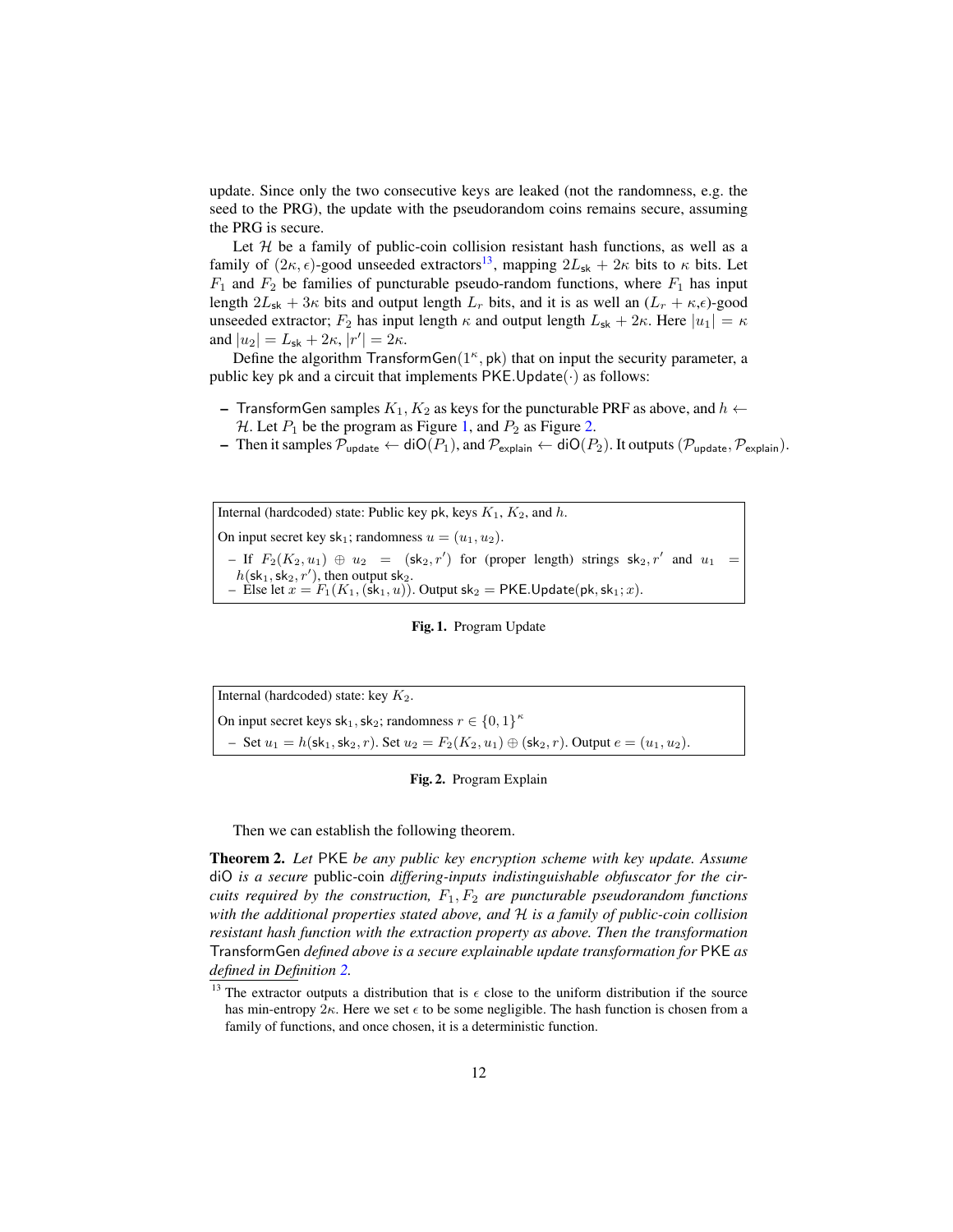*Proof.* Recall we need to demonstrate that for any public key  $pk^*$  and secret key  $sk^* \in$  $\Pi_{\rm pk}$ , the following two distributions are computationally indistinguishable:

$$
\{(\mathcal{P}_{\mathsf{update}}, \mathcal{P}_{\mathsf{explain}}, \mathsf{pk}^*, \mathsf{sk}^*, u^*)\} \approx \{(\mathcal{P}_{\mathsf{update}}, \mathcal{P}_{\mathsf{explain}}, \mathsf{pk}^*, \mathsf{sk}^*, e^*)\},
$$

where these values are generated by

1.  $(\mathcal{P}_{\mathsf{update}}, \mathcal{P}_{\mathsf{explain}}) \leftarrow \mathsf{TransportFormGen}(1^{\kappa}, \mathsf{PKE}.\mathsf{Update}, \mathsf{pk}^*),$ 2.  $u^* = (u_1^*, u_2^*) \leftarrow \{0, 1\}^{L_{\rm sk} + 3\kappa},$ 3. Set  $x^* = F_1(K_1, \mathsf{sk}^*||u^*), \mathsf{sk}' = \mathcal{P}_{\mathsf{update}}(\mathsf{sk}^*; u^*).$  Then choose uniformly random  $r^*$  of length  $\kappa$ , and set  $e_1^* = h(\textsf{sk}^*, \textsf{sk}', r^*)$  and  $e_2^* = F_2(K_2, e_1^*) \oplus (\textsf{sk}', r^*)$ .

We prove this through the following sequence of hybrid steps.

Hybrid 1: In this hybrid step, we change Step 3 of the above challenge. Instead of computing  $sk' = \mathcal{P}_{update}(sk^*; u^*)$ , we compute  $sk' = \text{PKE.Update}(pk^*, sk^*; x^*)$ :

- 1.  $(\mathcal{P}_{\text{update}}, \mathcal{P}_{\text{explain}}) \leftarrow \text{TransportGen}(1^{\kappa}, \text{PKE}. \text{Update}, \text{pk}^*),$
- 2.  $u^* = (u_1^*, u_2^*) \leftarrow \{0, 1\}^{L_{\rm sk} + 3\kappa},$

3. Set  $x^* = F_1(K_1, \mathsf{sk}^*||u^*), \mathsf{sk}^{\prime} = \mathsf{PKE}.\mathsf{Update}(\mathsf{pk}^*, \mathsf{sk}^*; x^*),$  and choose uniformly random  $r^*$  of length  $\kappa$ . Then,  $e_1^* = h(\textsf{sk}^*,\textsf{sk}',r^*)$  and  $e_2^* = F_2(K_2,e_1^*) \oplus$  $(\mathsf{sk}', r^*)$ .

Note that the only time in which this changes the experiment is when the values  $(u_1^*, u_2^*) \leftarrow$  ${0,1}^{2L_{sk}+3\kappa}$  happen to satisfy  $F_2(K_2, u_1^*)\oplus u_2^* = (\mathsf{sk}', r')$  such that  $u_1^* = h(\mathsf{sk}^*, \mathsf{sk}', r').$ For any fixed  $u_1^*$ , sk<sup>\*</sup>, sk', and a random  $u_2^*$ , we know the marginal probability of r' is still uniform given  $u_1^*$ , sk<sup>\*</sup>, sk'. Therefore, we have  $Pr_{u_2*}[h(\mathsf{sk}^*, \mathsf{sk}', r') = u_1^*] =$  $\Pr_{r'}[h(\mathsf{sk}^*,\mathsf{sk}',r') = u_1^*] < 2^{-\kappa} + \epsilon$ . This is because h is a  $(2\kappa,\epsilon)$ -extractor, so the output of h is  $\epsilon$ -close to uniform over  $\{0,1\}^{\kappa}$ , and a uniform distribution hits a particular string with probability  $2^{-\kappa}$ . Since we set  $\epsilon$  to be some negligible, the two distributions are only different with the negligible quantity.

Hybrid 2: In this hybrid step, we modify the program in Figure [1,](#page-11-1) puncturing key  $K_1$  at points {sk<sub>1</sub>||u<sup>\*</sup>} and {sk<sub>1</sub>||e<sup>\*</sup>}, and adding a line of code at the beginning of the program to ensure that the PRF is never evaluated at these two points. See Figure [3.](#page-13-0) We claim that with overwhelming probability over the choice of  $u^*$ , this modified program has identical input/output as the program that was used in Hybrid 1 (Figure [1\)](#page-11-1). Note that on input  $(\mathsf{sk}^*, e^*)$  the output of the original program was already sk<sup>'</sup> as defined in Hybrid 1, so the outputs of the two programs are identical on this input. (This follows because  $e^*$  anyway encodes sk, so when the "Else if" statement is triggered in the program of Figure [1,](#page-11-1) the output is  $sk'$ .) As long as  $u_1^*$  and  $u_2^*$  do not have the property that  $u_1^* = h(\textsf{sk}^*, F_2(K_2, u_1^*) \oplus u_2^*)$ , then the programs have identical output on input  $(\mathsf{sk}^*, u^*)$  as well. (This follows because  $\mathsf{sk}^i$  is defined as  $sk' = \mathcal{P}_{\text{update}}(sk^*; F_1(K_1, sk^*||u^*))$  in the challenge game, which is also the output of the program in Figure [1](#page-11-1) when  $u_1^*$  and  $u_2^*$  fail this condition.) As we argued in Hybrid 1, with very high probability,  $u^*$  does not have this property. (We stress that  $u^*$ is fixed *before* we construct the obfuscated program described in Figure [3,](#page-13-0) so with overwhelming probability over the choice of  $u^*$ , the two programs have identical input output behavior.) Indistinguishability of Hybrids 1 and 2 follows from the security of the obfuscation.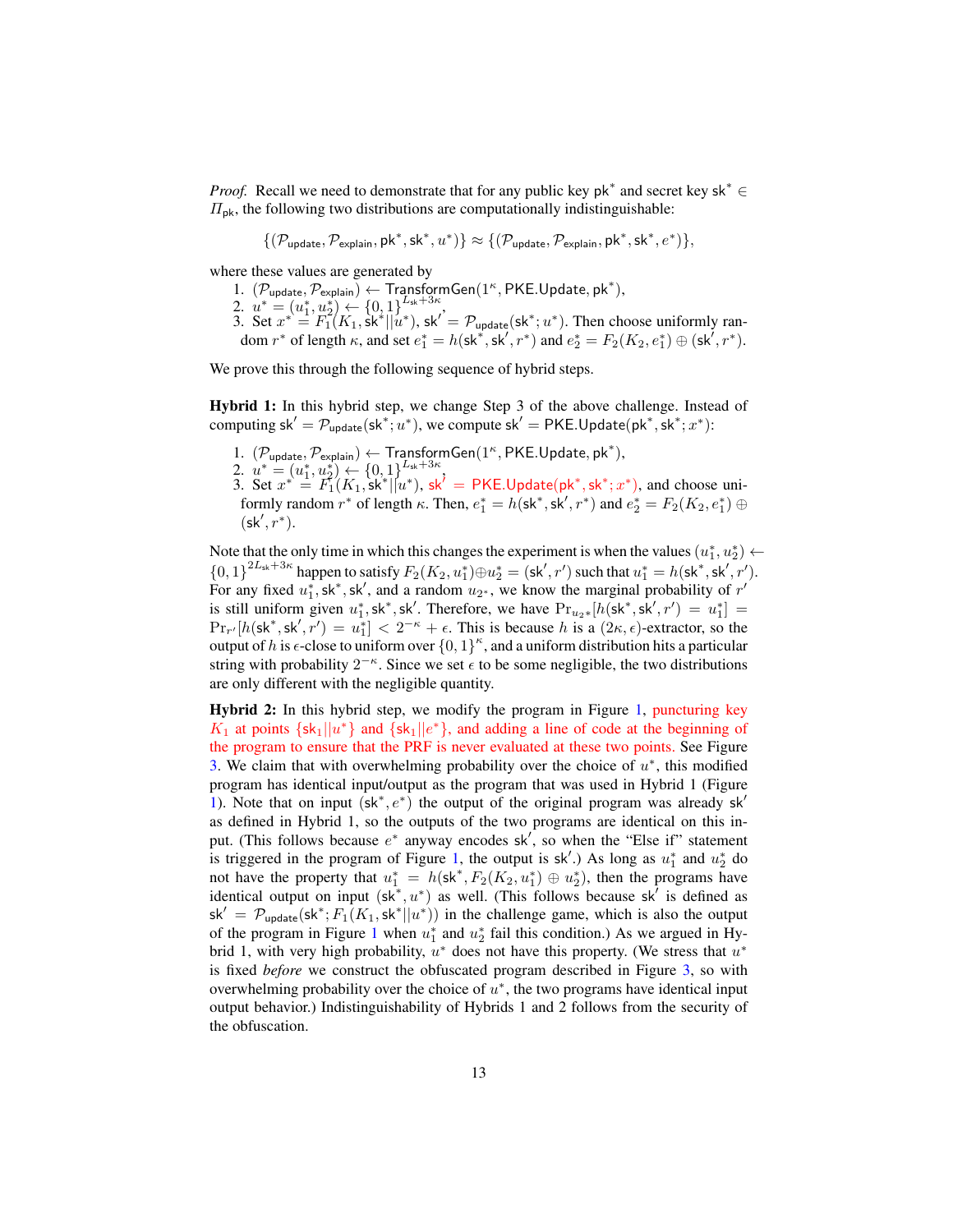| Internal<br>PRF.Punct( $K_1$ , {sk <sup>*</sup>   u <sup>*</sup> }, {sk <sup>*</sup>   e <sup>*</sup> }), $K_2$ , sk' (as defined in Hybrid 1) and h. | (hardcoded) state: Public key pk <sup>*</sup> ,                                                                                                                                                                                                                                                                                                                                                                             |  |  | kevs | $K_1$ |  |
|-------------------------------------------------------------------------------------------------------------------------------------------------------|-----------------------------------------------------------------------------------------------------------------------------------------------------------------------------------------------------------------------------------------------------------------------------------------------------------------------------------------------------------------------------------------------------------------------------|--|--|------|-------|--|
| On input secret key $sk_1$ ; randomness $u = (u_1, u_2)$ .                                                                                            |                                                                                                                                                                                                                                                                                                                                                                                                                             |  |  |      |       |  |
|                                                                                                                                                       | - If $(\mathsf{sk}_1, u) = (\mathsf{sk}^*, u^*)$ or $(\mathsf{sk}_1, u) = (\mathsf{sk}^*, e^*)$ output the value $\mathsf{sk}'$ .<br>- Else If $F_2(K_2; u_1) \oplus u_2 = (\mathsf{sk}_2, r')$ such that $u_1 = h(\mathsf{sk}_1, \mathsf{sk}_2, r')$ , then output $\mathsf{sk}_2$ .<br>- Else let $x = F_1(K_1, \text{sk}_1    u)$ . Output sk <sub>2</sub> = PKE. Update(pk <sup>*</sup> , sk <sub>1</sub> ; <i>x</i> ). |  |  |      |       |  |

<span id="page-13-0"></span>Fig. 3. Program Update, as used in Hybrid 2

Hybrid 3: In this Hybrid we change the challenge game to use truly random  $x^*$  when computing sk' = PKE.Update(pk<sup>\*</sup>, sk<sup>\*</sup>; x<sup>\*</sup>), (instead of  $x^* = F_1(K_1; sk^*||u^*)$ ). Security holds by a reduction to the pseudo-randomness of  $F_1$  at the punctured point (sk<sup>∗</sup> , u<sup>∗</sup> ). More specifically, given an adversary A that distinguishes Hybrid 2 from Hybrid 3 on values  $pk^*$ , sk<sup>\*</sup>, we describe an reduction B that attacks the security of the puncturable PRF,  $F_1$ . B generates  $u^*$  at random and submits  $(\mathsf{sk}^*, u^*)$  to his challenger. He receives  $\widetilde{K}_1$  = PRF.Punct( $K_1$ , {sk<sup>\*</sup>||u<sup>\*</sup>}), and a value  $x^*$  as a challenge. B computes sk' = PKE.Update(pk<sup>\*</sup>, sk<sup>\*</sup>;  $\dot{x}$ <sup>\*</sup>), chooses  $r$ <sup>\*</sup> at random, and computes  $e$ <sup>\*</sup> as in the original challenge game. He creates  $\mathcal{P}_{update}$  using  $K_1$  and sampling  $K_2$  honestly. The same  $K_2$  is used for creating  $\mathcal{P}_{\text{explain}}$ . B obfuscates both circuits, which completes the simulation of  $A$ 's view.

**Hybrid 4:** In this hybrid, we puncture  $K_2$  at both  $u_1^*$  and  $e_1^*$ , and modify the Update program to output appropriate hardcoded values on these inputs. (See Figures [4.](#page-14-0)) To prove that Hybrids 3 and 4 are indistinguishable, we rely on security of public-coin differing-inputs obfuscation and public-coin collision resistant hash function. In particular, we will show that suppose the Hybrids are distinguishable, then we can break the security of the collision resistant hash function.

Consider the following sampler  $\mathsf{Samp}(1^{\kappa})$  : outputs  $C_0, C_1$  as the two update programs as in Hybrids 3 and 4 respectively; and it outputs an auxiliary input  $a\mu x =$  $(\mathsf{pk}^*, \mathsf{sk}^*, \mathsf{sk}', u^*, e^*, K_2, h, r^*)$  sampled as in the both hybrids. Note that aux includes all the random coins of the sampler. Suppose there exists a distinguisher  $D$  for the two hybrids, then there exists a distinguished  $\mathcal{D}'$  that distinguishes (diO( $C_0$ ), aux) from (diO( $C_1$ ), aux). This is because given the challenge input,  $\mathcal{D}'$  can complete the rest of the experiment either according to Hybrid 3 or Hybrid 4. Then by security of the diO, we know there exists an adversary (extractor) B that given  $(C_0, C_1, \text{aux})$  finds an input such that  $C_0$  and  $C_1$  evaluate differently. However, this contradicting the security of the public-coin collision resistant hash function. We establish this by the following lemma.

<span id="page-13-1"></span>Lemma 4. *Assume* h *is sampled from a family of public-coin collision resistant hash function, (and*  $(2\kappa, \epsilon)$ *-extracting) as above. Then for any PPT adversary, the probability is negligible to find a differing input given*  $(C_0, C_1, \text{aux})$  *as above.* 

*Proof.* By examining the two circuits, we observe that the differing inputs have the following two forms:  $(s\bar{k}, u_1^*, \bar{u}_2)$  such that  $u_1^* = h(s\bar{k}, F_2(K_2; u_1^*) \oplus \bar{u}_2)$ ,  $(s\bar{k}, \bar{u}_2) \neq$  $(\mathsf{sk}^*, u_2^*)$ ; or  $(\bar{\mathsf{sk}}, e_1^*, \bar{e}_2)$  such that  $e_1^* = h(\bar{\mathsf{sk}}, F_2(K_2; e_1^*) \oplus \bar{e}_2)$ ,  $(\bar{\mathsf{sk}}, \bar{e}_2) \neq (\mathsf{sk}^*, e_2^*)$ . This is because they will run enter the first Else IF in Hybrid 3 (Figure [3\)](#page-13-0), but will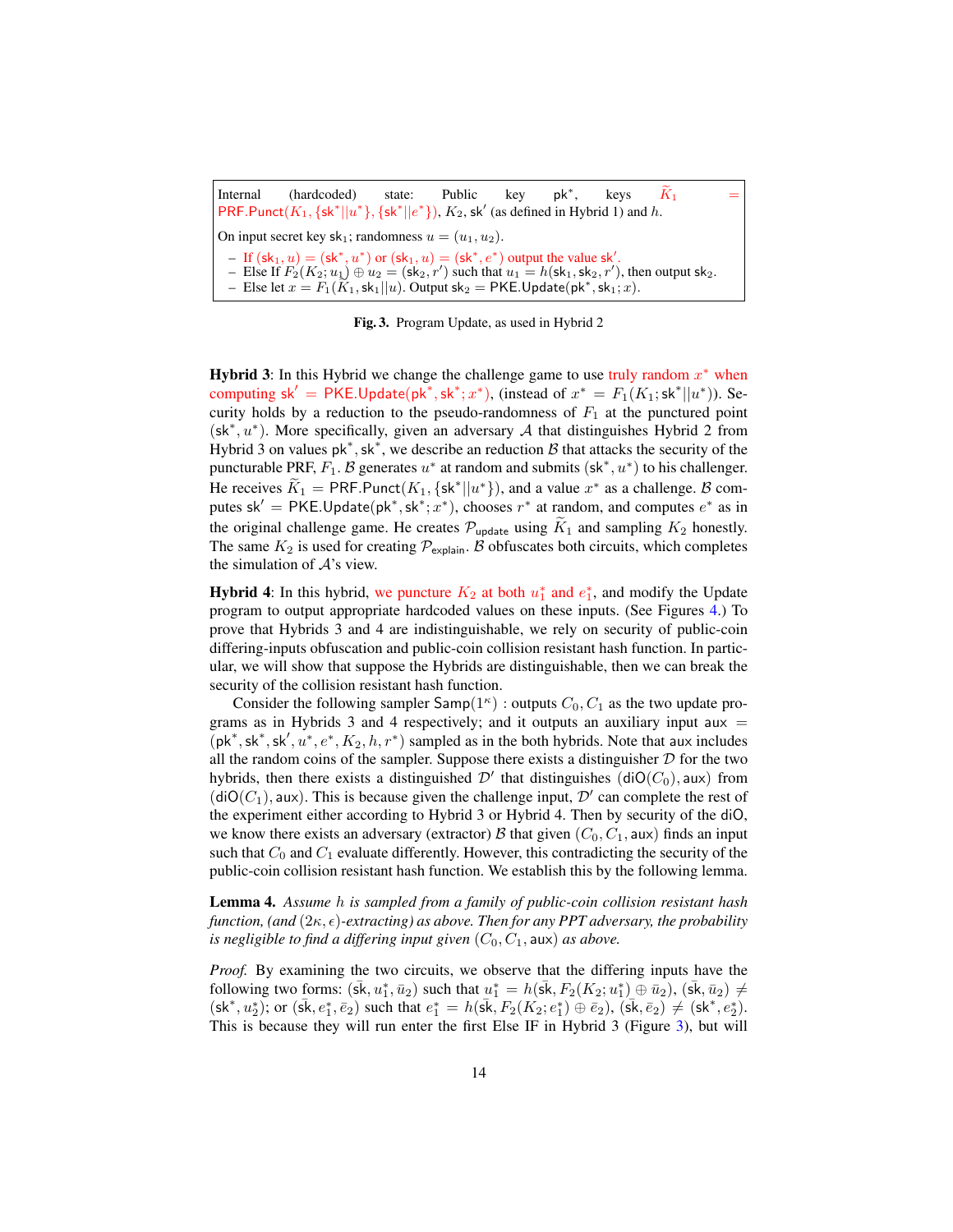enter the modified line (the first Else IF) in Hybrid 4 (Figure [4\)](#page-14-0). We argue that both cases happen with negligible probability; otherwise security of the hash function can be broken.

For the first case, we observe that the collision resistance and  $(2\kappa, \epsilon)$  extracting guarantee that the probability of finding an pre-image of a random value  $u_1^*$  is small, even given aux; otherwise there is an adversary who can break collision resistance. For the second case, we know that  $e_1^* = h(\mathsf{sk}^*, \mathsf{sk}', r^*) = h(\bar{\mathsf{sk}}, F_2(K_2; e_1^*) \oplus \bar{e}_2) =$  $h(\bar{\mathsf{sk}}, e_2^* \oplus (\mathsf{sk}', r^*) \oplus \bar{e}_2)$ . Since we know that  $(\bar{\mathsf{sk}}, \bar{e}_2) \neq (\mathsf{sk}^*, e_2^*)$ , we find a collision, which again remains hard even given aux.

Thus, suppose there exists a differing-input finder  $A$ , we can define an adversary  $\beta$  to break the collision resistant hash function: on input  $h$ ,  $\beta$  simulates the sampler Samp with the  $h$ . Then it runs  $A$  to find a differing input. Then according to the above argument, either of the two cases will lead to finding a collision.

Internal (hardcoded) state: Public key pk<sup>\*</sup>, , keys  $K_1 =$  $\mathsf{PRF.Punct}(K_1, \{\mathsf{sk}^* || u^*\}, \{\mathsf{sk}^* || e^*\}$  $\{K_2 = PRF.Punct(K_2, \{u_1^*\}, \{e_1^*\}), \, \, \text{sk}' \, \, \text{ (as)} \}$ defined in Hybrid 3) and  $h$ . On input secret key  $sk_1$ ; randomness  $u = (u_1, u_2)$ .  $-$  If  $(\mathsf{sk}_1, u) = (\mathsf{sk}^*, u^*)$  or  $(\mathsf{sk}_1, u) = (\mathsf{sk}^*, e^*)$  output value  $\mathsf{sk}'.$ - Else If  $u_1 = u_1^*$  or  $u_1 = e_1^*$ , let  $x = F_1(\widetilde{K}_1, sk_1||u)$ . Output  $sk_2 =$  $PKE.Update(pk^*, sk_1; x)$ . – Else - If  $F_2(K_2; u_1) \oplus \underline{u}_2 = (\textsf{sk}_2, r')$  such that  $u_1 = h(\textsf{sk}_1, \textsf{sk}_2, r')$ , then output  $\textsf{sk}_2$ . – Else let  $x = F_1(\widetilde{K}_1, \mathsf{sk}_1 || u)$ . Output sk<sub>2</sub> = PKE.Update(pk<sup>∗</sup>, sk<sub>1</sub>; *x*).

<span id="page-14-0"></span>Fig. 4. Program Update, as used in Hybrid 4

**Hybrid 5**: In this hybrid, we puncture  $K_2$  at both  $u_1^*$  and  $e_1^*$ , and modify the Explain program to output appropriate hardcoded values on these inputs. (See Figures [5.](#page-15-0)) Similar to the argument for the previous hybrids, we argue that Hybrids 4 and 5 are indistinguishable by security of the public-coin differing-inputs obfuscation and public-coin collision resistant hash function. Consider a sampler  $\mathsf{Samp}(1^{\kappa})$  : outputs  $C_0, C_1$  as the two explain programs as in Hybrids 4 and 5 respectively; and it outputs an auxiliary input aux =  $(\mathsf{pk}^*, \mathsf{sk}^*, \mathsf{sk}', u^*, e^*, \widetilde{K}_2, h, r^*)$  sampled as in the both hybrids (note that aux includes all the random coins of the sampler). Similar to the above argument: suppose there exists a distinguisher  $D$  that distinguishers Hybrids 4 and 5, then we can construct a distinguisher  $\mathcal{D}'$  that distinguishes (diO( $C_0$ ), aux) from (diO( $C_1$ ), aux). This is because given the challenging input,  $\mathcal{D}'$  can simulate the hybrids. Then by security of the  $\text{d}$ iO, there exists an adversary (extractor)  $\beta$  that can find differing inputs. Now we want to argue that suppose the  $h$  comes from a public-coin collision resistant hash family, then no PPT adversary can find differing inputs. This leads to a contradiction.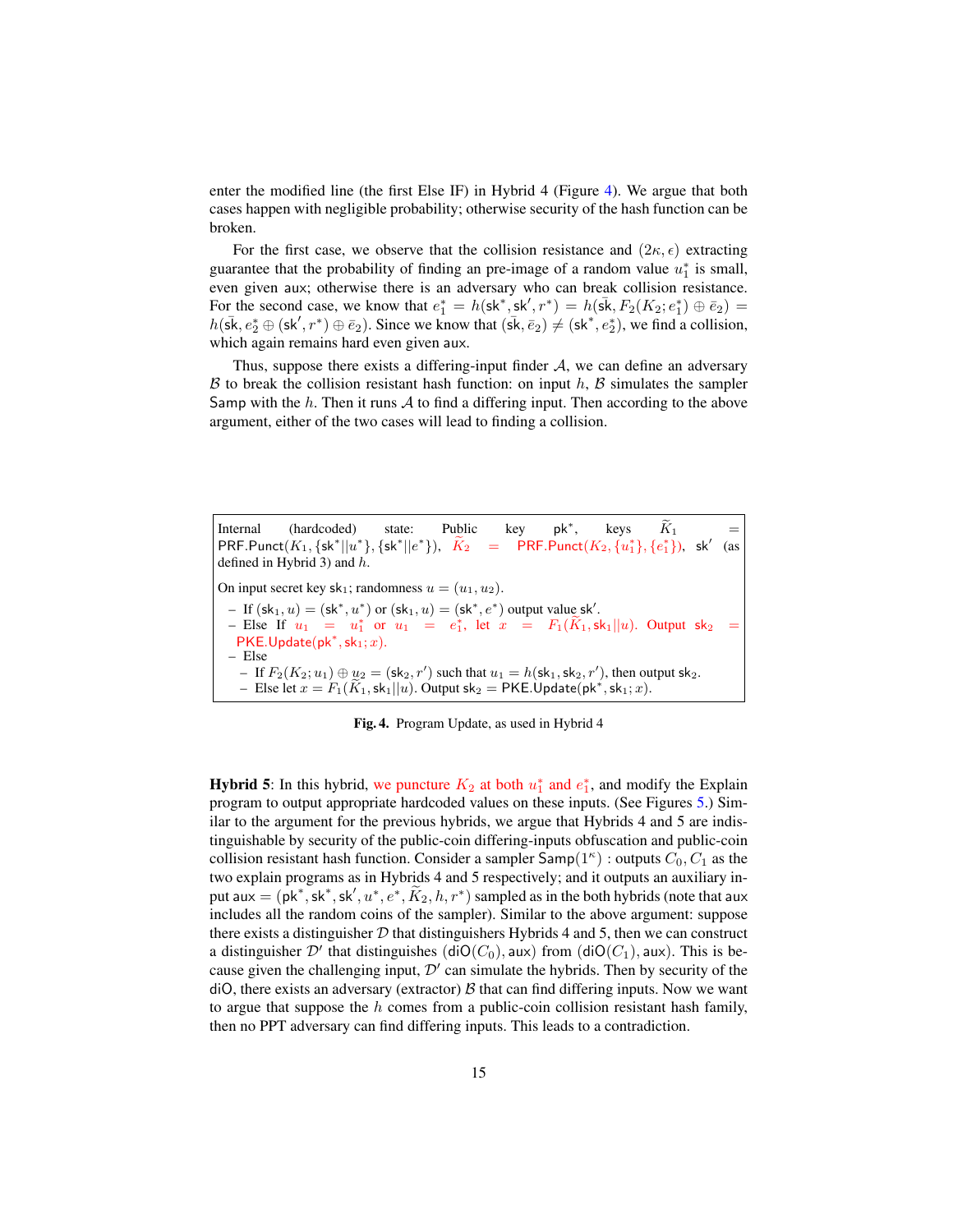Lemma 5. *Assume* h *is sampled from a family of public-coin collision resistant hash function, (and*  $(2\kappa, \epsilon)$ *-extracting) as above. Then for any* PPT *adversary, the probability is negligible to find a differing input given*  $(C_0, C_1, \text{aux})$  *as above.* 

*Proof.* The proof is almost identical to that of Lemma [4.](#page-13-1) We omit the details.

| Internal (hardcoded) state: key $K_2$ = PRF.Punct( $K_2$ , $\{u_1^*\}, \{e_1^*\}, u^*, e^*$ .                                                                                                                                                                          |
|------------------------------------------------------------------------------------------------------------------------------------------------------------------------------------------------------------------------------------------------------------------------|
| On input secret keys $sk_1, sk_2$ ; randomness $r \in \{0,1\}^{\kappa}$                                                                                                                                                                                                |
| - If $u_1^* = h(\text{sk}_1, \text{sk}_2, r)$ , output $u^*$ . Else If $e_1^* = h(\text{sk}_1, \text{sk}_2, r)$ , output $e^*$ .<br>- Else, set $u_1 = h(\text{sk}_1, \text{sk}_2, r)$ . Set $u_2 = F_2(K_2, u_1) \oplus (\text{sk}_2, r)$ . Output $e = (u_1, u_2)$ . |

<span id="page-15-0"></span>Fig. 5. Program Explain, as used in Hybrid 5

**Hybrid 6**: In this hybrid, we change both  $e_1^*$  and  $e_2^*$  to uniformly random. Hybrids 5 and 6 are indistinguishable by the security of the puncturable PRF  $F_2$ , and by the fact that h is  $(2\kappa, \epsilon)$ -extracting. Clearly in this hybrid, the distributions of  $\{(\mathcal{P}_{update}, \mathcal{P}_{explain}, \mathsf{pk}^*, \mathsf{sk}^*, u^*)\}$ and  $\{(\mathcal{P}_{\text{update}}, \mathcal{P}_{\text{explain}}, \text{pk}^*, \text{sk}^*, e^*)\}$  are identical. From the indistinguishable arguments that the original game and Hybrid 6 are indistinguishable, we can argue that the distributions in the original game are indistinguishable. This concludes the proof.

# 3 2CLR from "Leakage Resilient Subspaces"

We show that the PKE scheme of Brakerski et al. [\[5\]](#page-24-2) (BKKV), which has been proven CLR, can achieve 2CLR (with a slight adjustment in the scheme's parameters). We note that our focus on PKE here is justified by the fact that we show generically in the full version [\[8\]](#page-25-17) that any CLR (resp. 2CLR) PKE scheme implies a CLR "one-way relation" (OWR) [\[11\]](#page-25-3); to the best of our knowledge, such an implication was not previously known. Therefore, by the results of Dodis et al. [\[11\]](#page-25-3), this translates all our results about PKE to the signature setting as well. In the full version [\[8\]](#page-25-17) of the paper, we show that the approach of Dodis et al. [\[11\]](#page-25-3) for constructing CLR OWRs can be extended to 2CLR one-way relations, but we achieve weaker parameters this way.

Recall that in the work [\[5\]](#page-24-2), to prove that their scheme is CLR, they show *"random subspaces are leakage resilient"*. In particular, they show that for a random subspace X, the statistical difference between  $(X, f(v))$  and  $(X, f(u))$  is negligible, where f is an arbitrary length-bounded function,  $v$  is a random point in the subspace, and  $u$  is a random point in the whole space. Then by a simple hybrid argument, they show that  $(X, f_1(v_0), f_2(v_1), \ldots, f_t(v_{t-1}))$  and  $(X, f_1(u_0), f_2(u_1), \ldots, f_t(u_{t-1}))$  are indistinguishable, where  $f_1, \ldots, f_t$  are arbitrary and adaptively chosen length-bounded functions ,  $v_0, v_1, \ldots, v_{t-1}$  are independent random points in the subspace, and  $u_0, u_1, \ldots, u_{t-1}$ are independent random points in the whole space. This lemma plays the core role in their proof.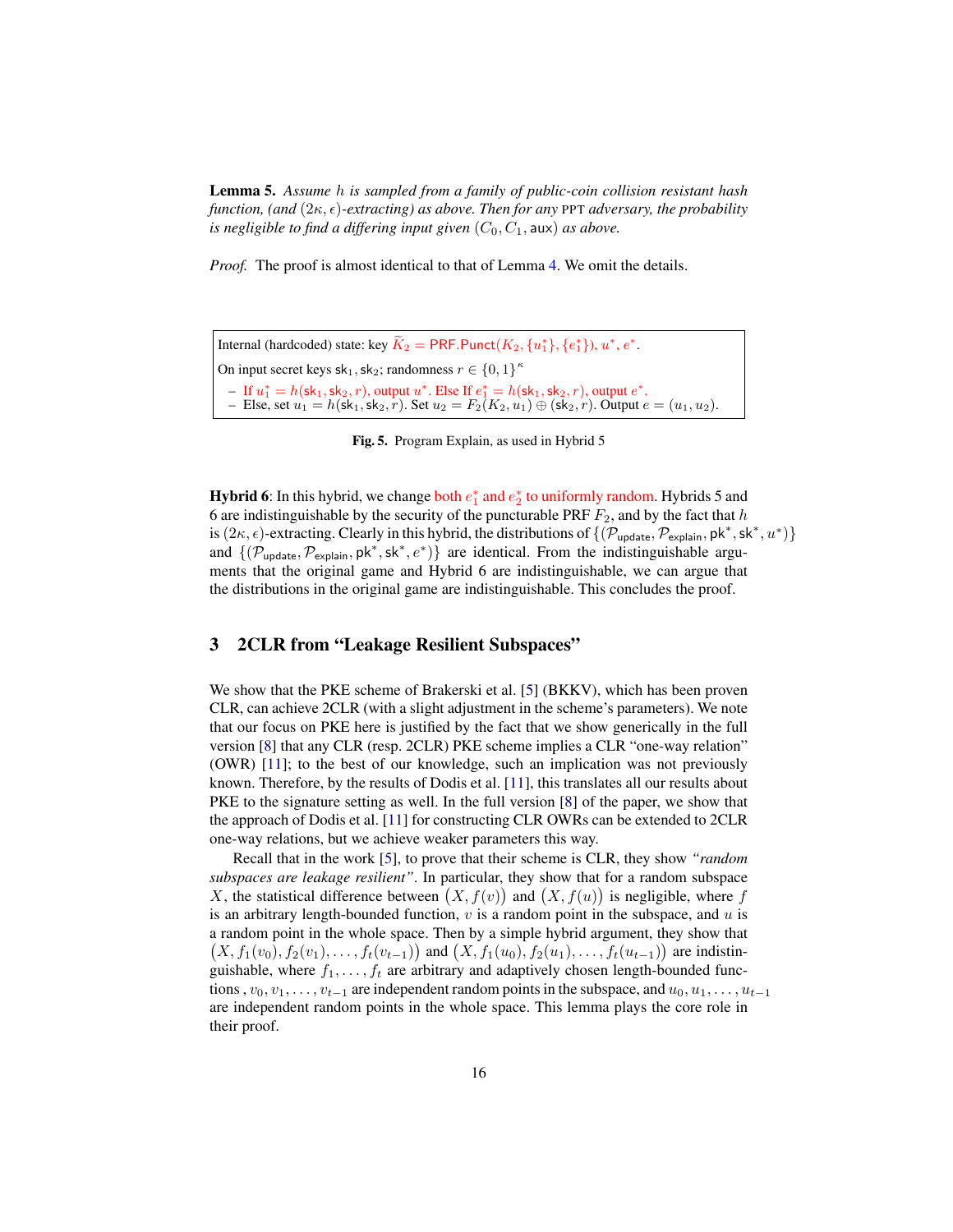In order to show that their scheme satisfies the 2CLR security, we consider random subspaces under "consecutive" leakage. That is, we want to show:

$$
(X, f_1(v_0, v_1), f_2(v_1, v_2), \ldots, f_t(v_{t-1}, v_t)) \approx (X, f_1(u_0, u_1), f_2(u_1, u_2), \ldots, f_t(u_{t-1}, u_t)),
$$

for arbitrary and adaptively chosen  $f_i$ 's, i.e. each  $f_i$  can be chosen after seeing the previous leakage values  $f_1, \ldots, f_{i-1}$ . However, this does not follow by a hybrid argument of  $(X, f(v)) \approx (X, f(u))$ , because in the 2CLR case each point is leaked twice. It is not clear how to embed a challenging instance of  $(X, f(z))$  into the larger experiment while still being able to simulate the rest.

To handle this technical issue, we establish a new lemma showing *random subspaces are "consecutive" leakage resilient*. With the lemma and a hybrid argument, we can show that the above experiments are indistinguishable. Then we show how to use this fact to prove that the scheme of BKKV is 2CLR.

<span id="page-16-1"></span>**Lemma 6.** Let  $t, n, \ell, d \in \mathbb{N}$ ,  $n \geq \ell \geq 3d$ , and q be a prime. Let  $(A, X) \leftarrow \mathbb{Z}_q^{t \times n} \times$  $\mathbb{Z}_q^{n\times\ell}$  such that  $A\cdot X=0$ ,  $T,T'\leftarrow \mathsf{Rk}_d(\mathbb{Z}_q^{\ell\times d})$ ,  $U\leftarrow \mathbb{Z}_q^{n\times d}$  such that  $A\cdot U=0$ , (i.e.  $U$  is a random matrix in  $\mathsf{Ker}(A)$ ), and  $f: \mathbb{Z}_q^{t \times n} \times \mathbb{Z}_q^{n \times 2d} \to W$  be any function<sup>[14](#page-16-0)</sup>. *Then we have:*

$$
\Delta\left((A, X, f(A, XT, XT'), XT'), (A, X, f(A, U, XT'), XT')\right) \le \epsilon,
$$

 $as \, long \, as \, |W| \leq (1 - 1/q) \cdot q^{\ell - 3d + 1} \cdot \epsilon^2.$ 

*Proof.* We will actually prove something stronger, namely we will prove, under the assumptions of the Lemma [6,](#page-16-1) that

$$
\Delta\left(\left(A, X, f(A, X \cdot T, X \cdot T'), X \cdot T', T'\right), \left(A, X, f(A, U, X \cdot T'), X \cdot T', T'\right)\right)
$$
  

$$
\leq \frac{1}{2} \sqrt{\frac{3|W|}{(1 - 1/q)q^{\ell - 3d + 1}}} < \epsilon.
$$

Note that this implies the Lemma by solving for  $\epsilon$ , after noting that ignoring the last component in each tuple can only decrease statistical difference.

For the proof, we will apply Lemma [7](#page-17-0) as follows. We will take hash function  $H$  to be  $H: \mathbb{Z}_q^{n \times \ell} \times \mathbb{Z}_q^{\ell \times d} \to \mathbb{Z}_q^{n \times d}$  where  $H_K(D) = KD$  (matrix multiplication), and take the set Z to be  $\mathbb{Z}_q^{n \times \ell} \times \mathbb{Z}_q^{\ell \times d}$ . Next we take random variable K to be uniform on  $\mathbb{Z}_q^{n \times \ell}$  (denoted as the matrix X), D to be uniform on  $Rk_d(\mathbb{Z}_q^{\ell \times d})$ , and finally  $Z = (A, \hat{X}T', T')$ where A is uniform conditioned on  $AX = 0$ ,  $T' \in \text{Rk}_d(\mathbb{Z}_q^{\ell \times d})$  is independent uniform. We define  $U_{|Z}$  as the uniform distribution such that  $AU = 0$ . This also means that U is a random matrix in the kernel of A.

It remains to prove under these settings that

$$
\Pr\left[\left(D,D',Z\right)\in \mathsf{BAD}\right]\leq \frac{1}{(1-1/q)q^{\ell-3d+1}}
$$

<span id="page-16-0"></span><sup>&</sup>lt;sup>14</sup> Note: Rk denotes rank. Here we use n as the dimension (different from [\[5\]](#page-24-2) who used m) to avoid overloading notation.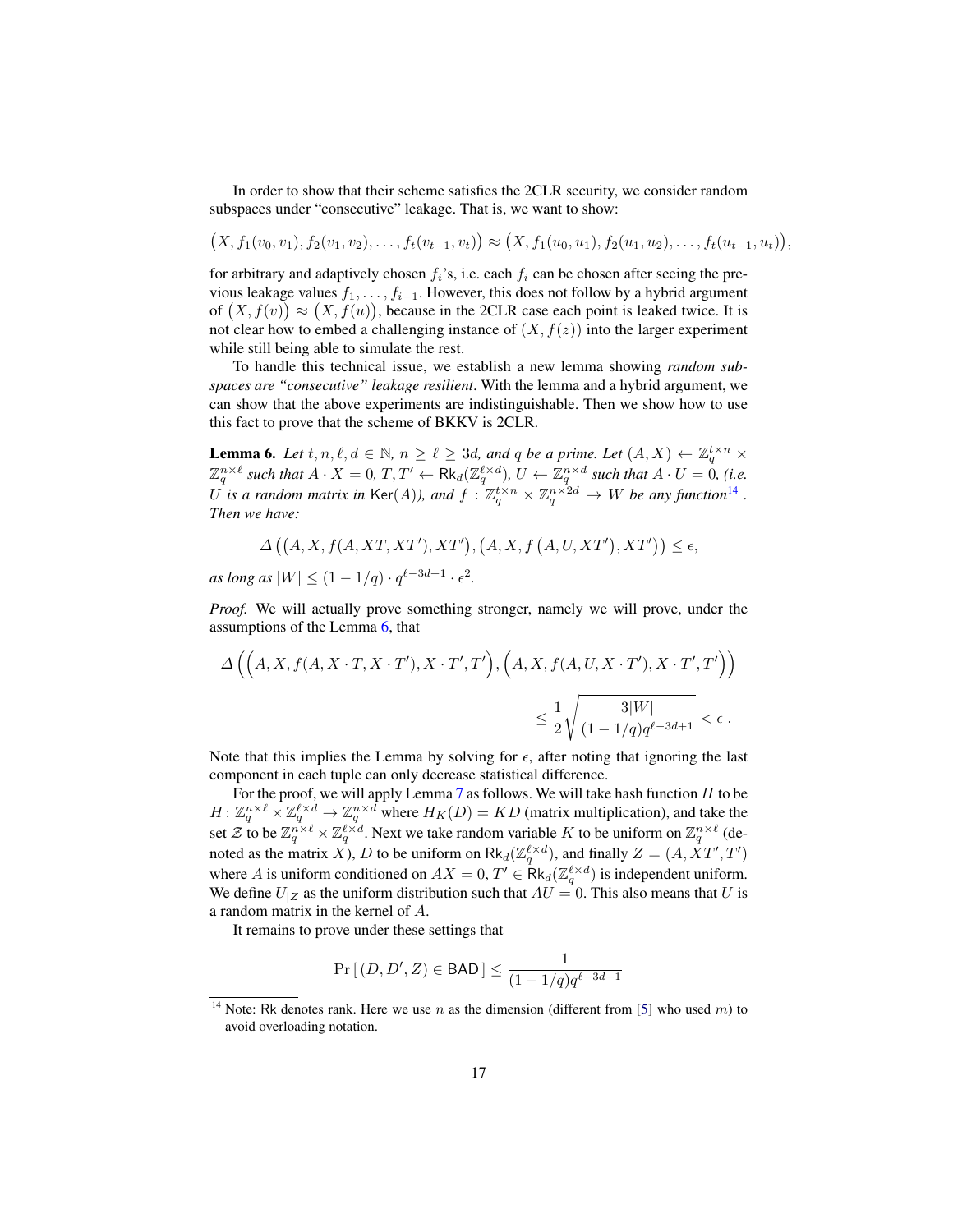with BAD defined as in Lemma [7.](#page-17-0) For this let us consider

$$
\Delta((H_{K|_Z}(T_1),H_{K|_Z}(T_2)),(U_{|Z},U'_{|Z}))
$$

where  $Z = (A, XT', T')$  as defined above. The above statistical distance is zero as long as the outcomes of  $T_1, T_2, T'$  are all linearly independent. This is so because  $\ell \geq 3d$ . Now, by a standard formula the probability that  $T_1, T_2, T'$  have a linear dependency is bounded by  $\frac{1}{(1-1/q)q^{\ell-3d+1}}$ , and we are done.

We note that this lemma is slightly different that the original lemma in the work [\[5\]](#page-24-2): the leakage function considered here also takes in a public matrix  $A$ , which is used as the public key in the system. We observe that both our work and [\[5\]](#page-24-2) need this version of the lemma to prove security of the encryption scheme.

We actually prove Lemma [6](#page-16-1) as a consequence of a new generalization of the Crooked Leftover Hash Lemma (LHL) [\[13](#page-25-16)[,3\]](#page-24-4) we introduce (to handle hash functions that are only pairwise independent if some bad event does not happen), as follows.

<span id="page-17-0"></span>**Lemma 7.** Let  $H: K \times D \to \mathbb{R}$  be a hash function and  $(K, Z)$  be joint random vari*ables over* (K, Z) *for the set* K *and some set* Z*. Define the following set*

$$
\mathsf{BAD} = \left\{ \left( d, d', z \right) \in \mathcal{D} \times \mathcal{D} \times \mathcal{Z} : \Delta \big( (H_{K|_{Z=z}}(d), H_{K|_{Z=z}}(d')), (U_{|Z=z}, U'_{|Z=z}) \big) > 0 \right\}
$$
\n
$$
\tag{1}
$$

<span id="page-17-2"></span>,

where  $U_{|Z=z}, U'_{|Z=z}$  denote two independent uniform distributions over  ${\cal R}$  conditioned *on*  $Z = z$ *, and*  $K|_{Z=z}$  *is the conditional distribution of* K *given*  $Z = z$ *. We note that* R *might depend on* z*, so when we describe a uniform distribution over* R*, we need to specify the condition*  $Z = z$ *.* 

*Suppose* D and D' are *i.i.d.* random variables over  $\mathcal{D}$ ,  $(K, Z)$  are random variables  $\text{over } K \times \mathcal{Z}$  satisfying  $\Pr[(D, D', Z) \in \text{BAD}] \leq \epsilon'$ . Then for any set S and function  $f: \mathcal{R} \times \mathcal{Z} \rightarrow \mathcal{S}$  *it holds that* 

$$
\Delta((K, Z, f(H_K(D), Z)), (K, Z, f(U_{|Z}, Z))) \leq \frac{1}{2} \sqrt{3\epsilon' |\mathcal{S}|}.
$$

*Proof.* The proof is an extension of the proof of the Crooked LHL given in [\[3\]](#page-24-4). First, using Cauchy-Schwarz and Jensen's inequality we have

$$
\Delta((K, Z, f(H_K(D), Z)), (K, Z, f(U_{|Z}, Z)))
$$
\n
$$
\leq \frac{1}{2} \sqrt{|S| \mathbf{E}_{k,z} \left[ \sum_s (\Pr[f(H_k(D), z) = s] - \Pr[f(U_{|Z=z}, z) = s])^2 \right]},
$$

where  $U_{|Z=z}$  is uniform on R conditioned on  $Z = z$ , and the expectation is over  $(k, z)$  drawn from  $(K, Z)$ . Thus, to complete the proof it suffices to prove the following lemma.

Lemma 8.

<span id="page-17-1"></span>
$$
\mathbf{E}_{k,z}\left[\sum_{s}\left(\Pr\left[f(H_k(D),z)=s\right]-\Pr\left[f(U_{|Z=z},z)=s\right]\right)^2\right]\leq 3\epsilon'\,. \tag{2}
$$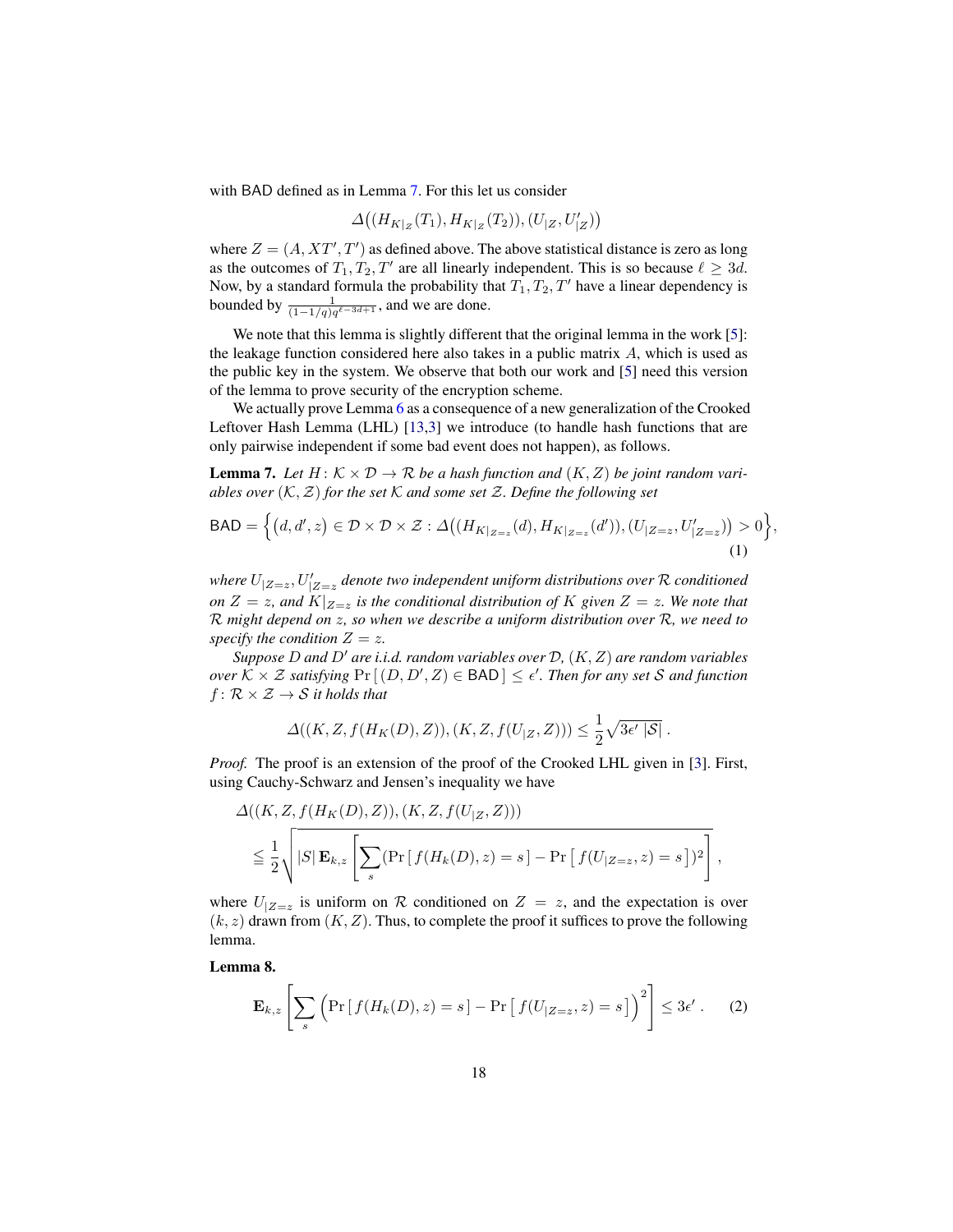*Proof.* By the linearity of expectation, we can express Equation [2](#page-17-1) as:

$$
\mathbf{E}_{k,z} \sum_{s} \Pr\left[f(H_k(D), z) = s\right]^2 - 2\mathbf{E}_{k,z} \sum_{s} \Pr\left[f(H_k(D), z) = s\right] \Pr\left[f(U_{|Z=z}, z) = s\right] + \mathbf{E}_z \text{Col}(f(U_{|Z=z}, z)),\tag{3}
$$

where  $U_{|Z=z}$  is uniform on R conditioned on  $Z=z$ , and Col is the collision probability of its input random variable. Note that since  $f(U_{|Z=z}, z)$  is independent of k, we can drop it in the third term. In the following, we are going to calculate bounds for the first two terms.

For any  $s \in \mathcal{S}$ , we can write  $Pr[f(H_k(D), z) = s] = \sum_d Pr[D = d]\delta_{f(H_k(d), z), s}$ where  $\delta_{a,b}$  is 1 if  $a = b$  and 0 otherwise, and thus

$$
\sum_{s} \Pr[f(H_{k}(D), z) = s]^2 = \sum_{d, d'} \Pr[D = d] \Pr[D = d'] \delta_{f(H_{k}(d), z), f(H_{k}(d'), z)}.
$$

So we have

$$
\mathbf{E}_{k,z} \sum_{s} \Pr\left[f(H_k(D), z) = s\right]^2 = \mathbf{E}_{k,z} \left[\sum_{d,d'} \Pr\left[D = d\right] \Pr\left[D = d'\right] \delta_{f(H_k(d), z), f(H_k(d'), z)}\right]
$$
\n
$$
= \mathbf{E}_z \left[\sum_{d,d'} \Pr\left[D = d\right] \Pr\left[D = d'\right] \mathbf{E}_k \left[\delta_{f(H_k(d), z), f(H_k(d'), z)}\right]\right]
$$
\n
$$
\leq \sum_{z,d,d' \notin \text{BAD}} \Pr\left[Z = z\right] \Pr\left[D = d\right] \Pr\left[D = d'\right] \mathbf{E}_k \left[\delta_{f(H_k(d), z), f(H_k(d'), z)}\right] + \epsilon'
$$

<span id="page-18-0"></span>
$$
= \mathbf{E}_z \left[ \text{Col}(f(U_{|Z=z}, z)) \right] + \epsilon', \tag{4}
$$

1  $\overline{1}$ 

where BAD is defined as in equation [\(1\)](#page-17-2) from Lemma [7.](#page-17-0) The inequality holds because, by our definition of BAD, if  $(z, d, d') \notin$  BAD,  $(H_k(d), H_k(d'))$  are distributed exactly as two uniformly chosen elements (conditioned on  $Z = z$ ), and because  $Pr[(z, d, d')] \in$  $\mathsf{BAD}] \leq \epsilon'.$ 

By a similar calculation, we have:

<span id="page-18-1"></span>
$$
\mathbf{E}_{k,z} \sum_{s} \Pr\left[f(H_k(D), z) = s \right] \Pr\left[f(U_{|Z=z}, z) = s\right] \ge \mathbf{E}_z \left[\text{Col}(f(U_{|Z=z}, z))\right] - \epsilon'.
$$
\n(5)

For the same reason,  $H_k(D)$  is uniformly random except for the bad event, whose probability is bounded by  $\epsilon'$ .

Putting things together, the inequality in Equation [2](#page-17-1) follows immediately by plugging the bounds in Equations [4](#page-18-0) and [5.](#page-18-1) This concludes the proof.

Here we describe the BKKV encryption scheme, and show it is 2CLR-secure. We begin by presenting the main scheme in BKKV, which uses the weaker linear assumption, but achieves a worse leakage rate (that can tolerate roughly  $1/8 \cdot |sk| - o(\kappa)$ ). In that work [\[5\]](#page-24-2), it is also pointed out that under the stronger SXDH assumption, the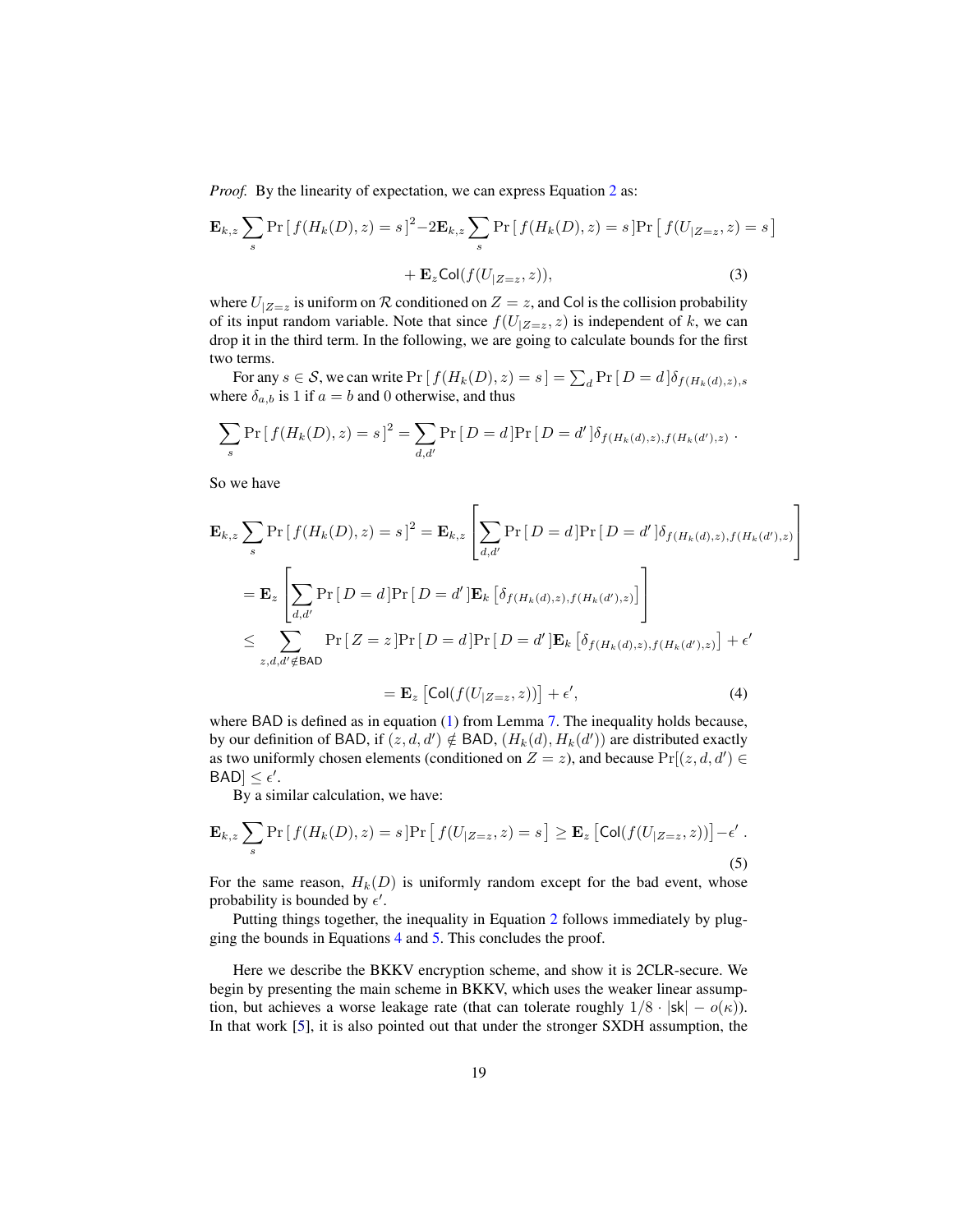rate can be improved to tolerate roughly  $1/4 \cdot |sk| - o(k)$ , with essentially the same proof. The same argument also holds in the 2CLR setting. To avoid repetition, we just describe the original scheme in BKKV, and prove that it is actually 2CLR under the linear assumption.

- **Parameters.** Let  $G, G_T$  be two groups of prime order p such that there exists a bilinear map  $e : G \times G \to G_T$ . Let g be a generator of G (and so  $e(g, g)$ ) is a generator of  $G_T$ ). An additional parameter  $\ell \geq 7$  is polynomial in the security parameter. (Setting different  $\ell$  will enable a tradeoff between efficiency and the rate of tolerable leakage). For the scheme to be secure, we require that the linear assumption holds in the group  $G$ , which implies that the size of the group must be super-polynomial, i.e.  $p = \kappa^{\omega(1)}$ .
- **Key-generation.** The algorithm samples  $A \leftarrow \mathbb{Z}_p^{2\times \ell}$ , and  $Y \leftarrow \text{Ker}^2(A)$ , i.e.  $Y \in$  $\mathbb{Z}_p^{\ell \times 2}$  can be viewed as two random (linearly independent) points in the kernel of A. Then it sets pk =  $g^A$ , sk =  $g^Y$ . Note that since A is known, Y can be sampled efficiently.
- **Key-update.** Given a secret key  $g^Y \in G^{\ell \times 2}$ , the algorithm samples  $R \leftarrow \mathsf{Rk}_2(\mathbb{Z}_p^{2 \times 2})$ and then sets  $sk' = g^{Y \cdot R}$ .
- **Encryption.** Given a public key pk =  $g^A$ , to encrypt 0, it samples a random  $r \in \mathbb{Z}_p^2$ and outputs  $c = g^{r^T \cdot A}$ . To encrypt 1, it just outputs  $c = g^{u^T}$  where  $u \leftarrow \mathbb{Z}_p^{\ell}$  is a uniformly random vector.
- **Decryption.** Given a ciphertext  $c = g^{v^T}$  and a secret key sk =  $g^Y$ , the algorithm computes  $e(g, g) v^{T} Y$ . If the result is  $e(g, g)^0$ , then it outputs 0; otherwise 1.

Then we are able to achieve the following theorem:

**Theorem 3.** *Under the linear assumption, for every*  $\ell \geq 7$ , *the encryption scheme scheme above is* µ*-bit leakage resilient against two-key continual and consecutive leakage, where*  $\mu = \frac{(\ell-6)\cdot \log p}{2} - \omega(\kappa)$ *. Note that the leakage rate would be*  $\frac{\mu}{|sk|+|sk|} \approx 1/8$ *,*  $as \ell$  *is chosen sufficiently large.* 

*Proof.* The theorem follows directly from the following lemma:

**Lemma 9.** *For any*  $t \in \text{poly}(\kappa)$ ,  $r \leftarrow \mathbb{Z}_p^2$ ,  $A \leftarrow \mathbb{Z}_p^{2 \times \ell}$ , *random*  $Y \in \text{Ker}^2(A)$ , *and* polynomial sized functions  $f_1, f_2, \ldots, f_t$  where each  $f_i$  :  $\mathbb{Z}_p^{\ell \times 2} \times \mathbb{Z}_p^{\ell \times 2} \to \{0,1\}^\mu$ *and can be adaptively chosen (i.e.* f<sup>i</sup> *can be chosen after seeing the leakage values of*  $f_1, \ldots, f_{i-1}$ , the following two distributions,  $D_0$  and  $D_1$ , are computationally indis*tinguishable:*

<span id="page-19-0"></span>
$$
D_0 = (g, g^A, g^{r^T \cdot A}, f_1(\text{sk}_0, \text{sk}_1), \dots f_t(\text{sk}_{t-1}, \text{sk}_t))
$$
  

$$
D_1 = (g, g^A, g^u, f_1(\text{sk}_0, \text{sk}_1), \dots f_t(\text{sk}_{t-1}, \text{sk}_t)),
$$

*where*  $\mathsf{sk}_0 = g^Y$  *and*  $\mathsf{sk}_{i+1} = (\mathsf{sk}_i)^{R_i}$  *for*  $R_i$  *a random* 2 *by* 2 *matrix of rank* 2.

Basically, the distribution  $D_0$  is the view of the adversary when given an encryption of 0 as the challenge ciphertext and continual leakage of the secret keys;  $D_1$  is the same except the challenge ciphertext is an encryption of 1. Our goal is to show that no polynomial sized adversary can distinguish between them.

We show the lemma in the following steps: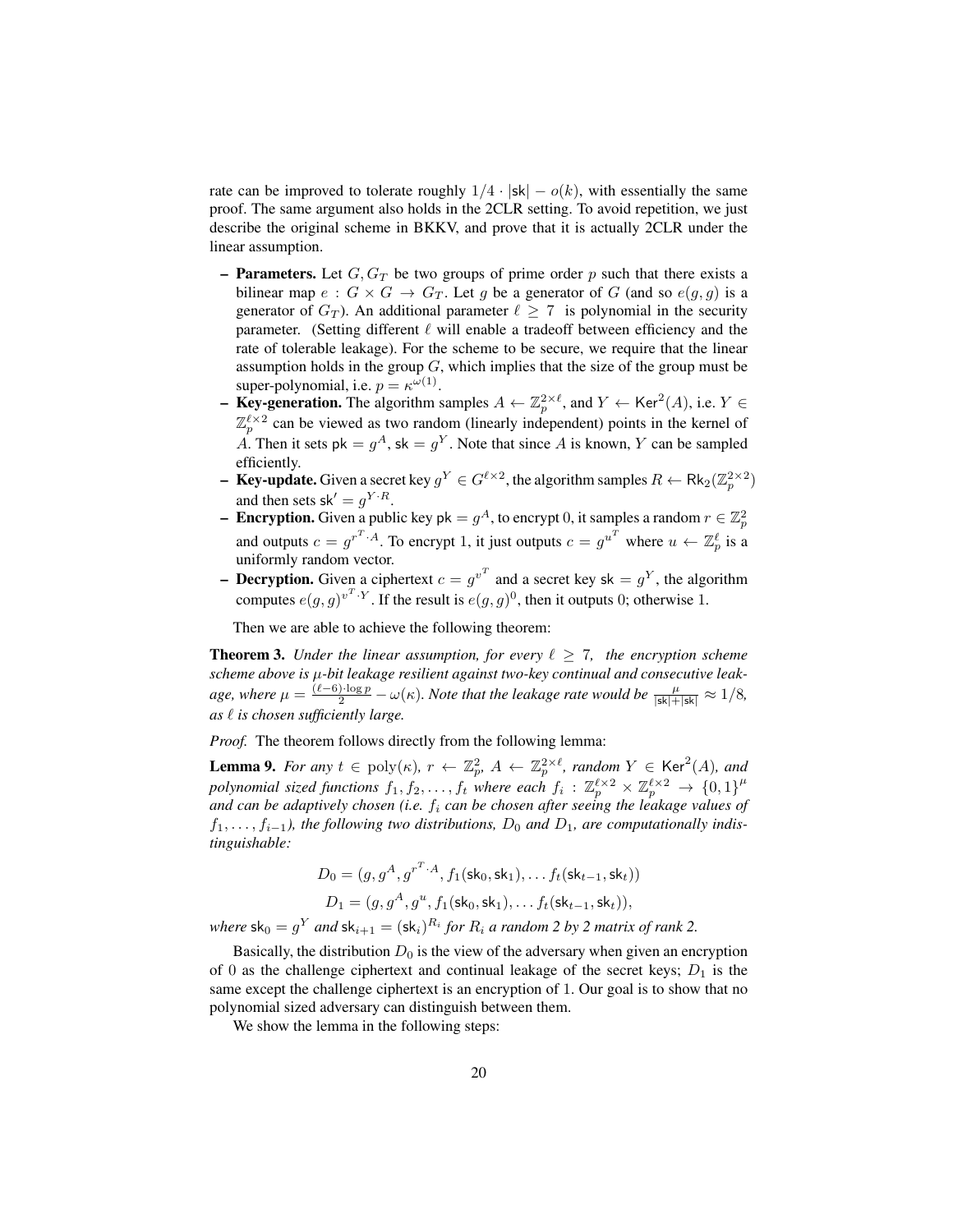- 1. We first consider two modified experiment  $D'_0$  and  $D'_1$  where in these experiments, all the secret keys are sampled independently, i.e.  $sk'_{i+1} \leftarrow \text{Ker}^2(A)$ . In other words, instead of using a rotation of the current secret key, the update procedure resamples two random (linearly independent) points in the kernel of A. Denote  $D'_b = (g, g^A, g^z, f_1(\textsf{sk}'_0, \textsf{sk}'_1), \dots, f_t(\textsf{sk}'_{t-1}, \textsf{sk}'_t))$  for  $g^z$  is sampled either from  $g^{r^T A}$  or  $g^u$  depending on  $b \in \{0,1\}$ . Intuitively, the operations are computed in the exponent, so the adversary cannot distinguish between the modified experiments from the original ones. We formally prove this using the linear assumption.
- 2. Then we consider the following modified experiments: for  $b \in \{0, 1\}$ , define

<span id="page-20-0"></span>
$$
D''_b = (g, g^A, g^z, f_1(g^{u_0}, g^{u_1}), f_2(g^{u_1}, g^{u_2}), \cdots, f_t(g^{u_{t-1}}, g^{u_t})),
$$

where the distribution samples a random  $X \in \mathbb{Z}_p^{\ell \times (\ell-3)}$  such that  $A \cdot X = 0$ ; then it samples each  $u_i = X \cdot T_i$  for  $T_i \leftarrow \mathsf{Rk}_2(\mathbb{Z}_p^{(\ell-3)\times 2})$ ; finally it samples  $z$  either as  $r^T \cdot A$  or uniformly random as in  $D'_b$ . We then show that  $D''_b$  is indistinguishable from  $D'_b$  using the new geometric lemma.

3. Finally, we show that  $D_0'' \approx D_1''$  under the linear assumption.

To implement the approach just described, we establish the following lemmas.

**Lemma 10.** For both  $b \in \{0, 1\}$ ,  $D_b$  is computationally indistinguishable from  $D'_b$ .

To show this lemma, we first establish a lemma:

**Lemma 11.** Under the linear assumption,  $(g, g^A, g^Y, g^{Y \cdot U}) \approx (g, g^A, g^Y, g^{Y'})$ , where  $A \leftarrow \mathbb{Z}_p^{2\times \ell}, Y, Y'$  Ker<sup>2</sup> $(A)$ *, and*  $U \leftarrow \mathsf{Rk}_2(\mathbb{Z}_p^{2\times 2})$ *.* 

Suppose there exists a distinguisher  $A$  that breaks the above statement with nonnegligible probability, then we can construct  $\beta$  that can break the linear assumption (the matrix form). In particular, B distinguishes  $(g, g^C, g^{C \cdot U})$  from  $(g, g^C, g^{C'})$  where C and C' are two independent and uniformly random samples from  $\mathbb{Z}_p^{(\ell-2)\times 2}$ , and U is uniformly random matrix from  $\mathbb{Z}_p^{2\times 2}$ . Note that when  $p = \kappa^{\omega(1)}$  (this is required by the linear assumption), then with overwhelming probability,  $(C||C')$  is a rank 4 matrix, and  $(C||C \cdot U)$  is a rank 2 matrix. The linear assumption is that no polynomial time adversary can distinguish the two distributions when given in the exponent.

B does the following on input  $(g, g^C, g^Z)$ , where Z is either  $C \cdot U$  or a uniformly random matrix  $C'$ :

- B samples a random rank 2 matrix  $A \in \mathbb{Z}_p^{2 \times \ell}$ . Then B computes an arbitrary basis of Ker(A) (note that Ker(A) =  $\{v \in \mathbb{Z}_p^{\hat{\ell}} : A \cdot v = 0\}$ ), denoted as X. By the rank-nullity theorem (see any linear algebra textbook), the dimension of  $\text{Ker}(A)$ plus Rk(A) is  $\ell$ . So we know that  $X \in \mathbb{Z}_p^{\ell \times (\ell-2)}$ , i.e. X contains  $(\ell-2)$  vectors that are linearly independent.
- B computes  $g^{X \cdot C}$  and  $g^{X \cdot Z}$ . This can be done efficiently given  $(g^C, g^Z)$  and X in the clear.
- B outputs  $\mathcal{A}(g, g^A, g^{X \cdot C}, g^{X \cdot Z}).$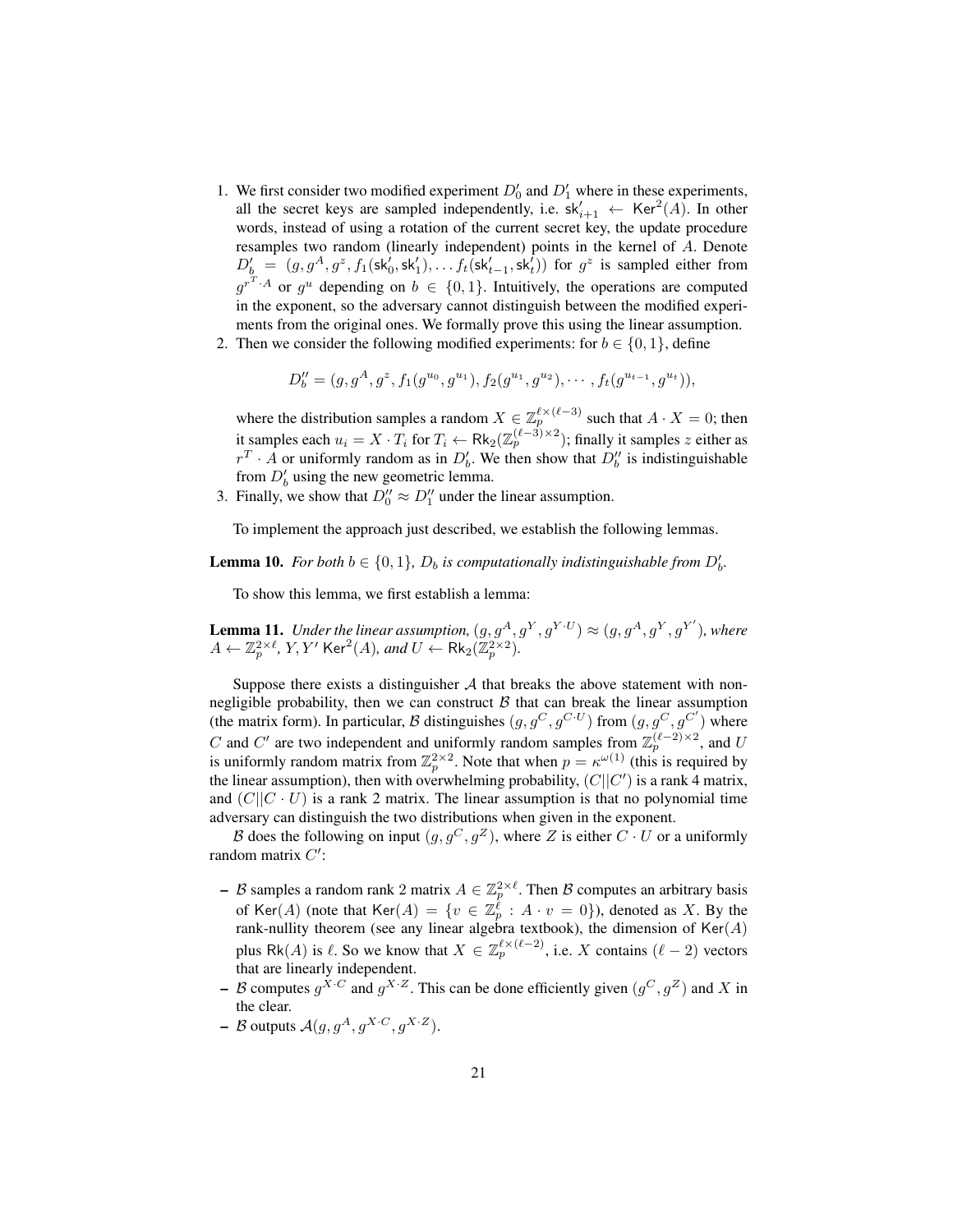We observe that when  $p = \kappa^{\omega(1)}$ , the distribution of A is statistically close to a random matrix, and  $U$  is statistically close to a random rank 2 matrix. Then it is not hard to see that  $g^{X \cdot C}$  is identically distributed to  $g^Y$ , and  $g^{X \cdot Z}$  is distributed as  $g^{(X \cdot C) \cdot U}$  if  $Z = C \cdot U$ , and otherwise as  $g^{Y'}$ . So B can break the linear assumption with probability essentially the same as that of  $A$ . This completes the proof of the lemma.

Then Lemma [10](#page-20-0) can be proven using the lemma via a standard hybrid argument. We show that  $D_0 \approx D'_0$  and the other one can be shown by the same argument. For  $i \in [t+1]$ , define hybrids  $H_i$  as the experiment as  $D_0$  except the first i secret keys are sampled independently, as  $D'_0$ ; the rest are sampled according to rotations, as  $D_0$ . It is not hard to see that  $H_1 = D_0$ ,  $H_{t+1} = D'_0$ , and  $H_i \approx H_{i+1}$  using the lemma. The argument is obvious and standard, so we omit the detail.

Then we recall the modified distribution  $D_b^{\prime\prime}$ : for  $b \in \{0, 1\}$ ,

$$
D''_b = (g, g^A, g^z, f_1(g^{u_0}, g^{u_1}), f_2(g^{u_1}, g^{u_2}), \cdots, f_t(g^{u_{t-1}}, g^{u_t})),
$$

where the distribution samples a random  $X \in \mathbb{Z}_p^{\ell \times (\ell-2)}$  such that  $A \cdot X = 0$ ; then it samples each  $u_i = X \cdot T_i$  for  $T_i \leftarrow \mathsf{Rk}_2(\mathbb{Z}_p^{(\ell-2)\times 2})$ , and z is sampled either  $r^T \cdot A$  or uniformly random. We then establish the following lemma.

# <span id="page-21-0"></span>**Lemma 12.** For  $b \in \{0, 1\}$ ,  $D'_b$  is computationally indistinguishable from  $D''_b$ .

We prove the lemma using another hybrid argument. We prove that  $D'_0 \approx D''_0$ , and the other follows from the same argument. We define hybrids  $Q_i$  for  $i \in [t]$  where in  $Q_i$ , the first *i* secret keys (the exponents) are sampled randomly from Ker<sup>2</sup>(A) (as  $D'_0$ ), and the rest secret keys (the exponents) are sampled as  $X \cdot T$  (as  $D_0''$ ). Clearly,  $Q_0 = D_0''$ and  $Q_{t+1} = D'_0$ . Then we want to show that  $Q_i$  is indistinguishable from  $Q_{i+1}$  using the extended geometric lemma (Lemma [6\)](#page-16-1).

For any  $i \in [t + 1]$ , we argue that suppose there exists an (even unbounded) adversary that distinguishes  $Q_i$  from  $Q_{i+1}$  with probability better than  $\epsilon$ , then there exist a leakage function L and an adversary B such that B can distinguish  $(A, X, L(A, X \cdot$  $(T, X \cdot T'), X \cdot T'$  from  $(A, X, L(A, U, X \cdot T'), X \cdot T')$  in Lemma [6](#page-16-1) with probability better than  $\epsilon$  – negl( $\kappa$ ) (dimensions will be set later). We will set the parameters of Lemma [6](#page-16-1) such that the two distributions have negligible statistical difference; thus  $\epsilon$ can be at most a negligible quantity.

Now we formally set the dimensions: let X be a random matrix in  $\mathbb{Z}^{\ell \times (\ell-3)}$ ; T, T' be two random rank 2 matrices in  $\mathbb{Z}_p^{(\ell-3)\times 2}$ , i.e. Rk<sub>2</sub>  $(\mathbb{Z}_p^{(\ell-3)\times 2})$ ;  $L : \mathbb{Z}_p^{\ell \times 2} \times \mathbb{Z}_p^{\ell \times 2} \to$  ${0,1}^{2\mu}$ ; recall that  $2\mu = (\ell - 6) \cdot \log p - \omega(\kappa)$ , and thus  $|L| \leq p^{\ell-6} \cdot \kappa^{-\omega(1)}$ . By Lemma  $6$ , for any (even computationally unbounded)  $L$ , we have

$$
\Delta\left(\Big(A,X,L(A,X\cdot T,X\cdot T'),X\cdot T'\Big),\Big(A,X,L(A,U,X\cdot T'),X\cdot T'\Big)\right)<\kappa^{-\omega(1)}=\mathsf{negl}(\kappa).
$$

Let g be a random generator of G, and  $\omega$  is some randomness chosen uniformly. We define a particular function  $L^*$ , with  $g, \omega$  hardwired, as follows:  $L^*(A, w, v)$  on input  $A, w, v$  does the following: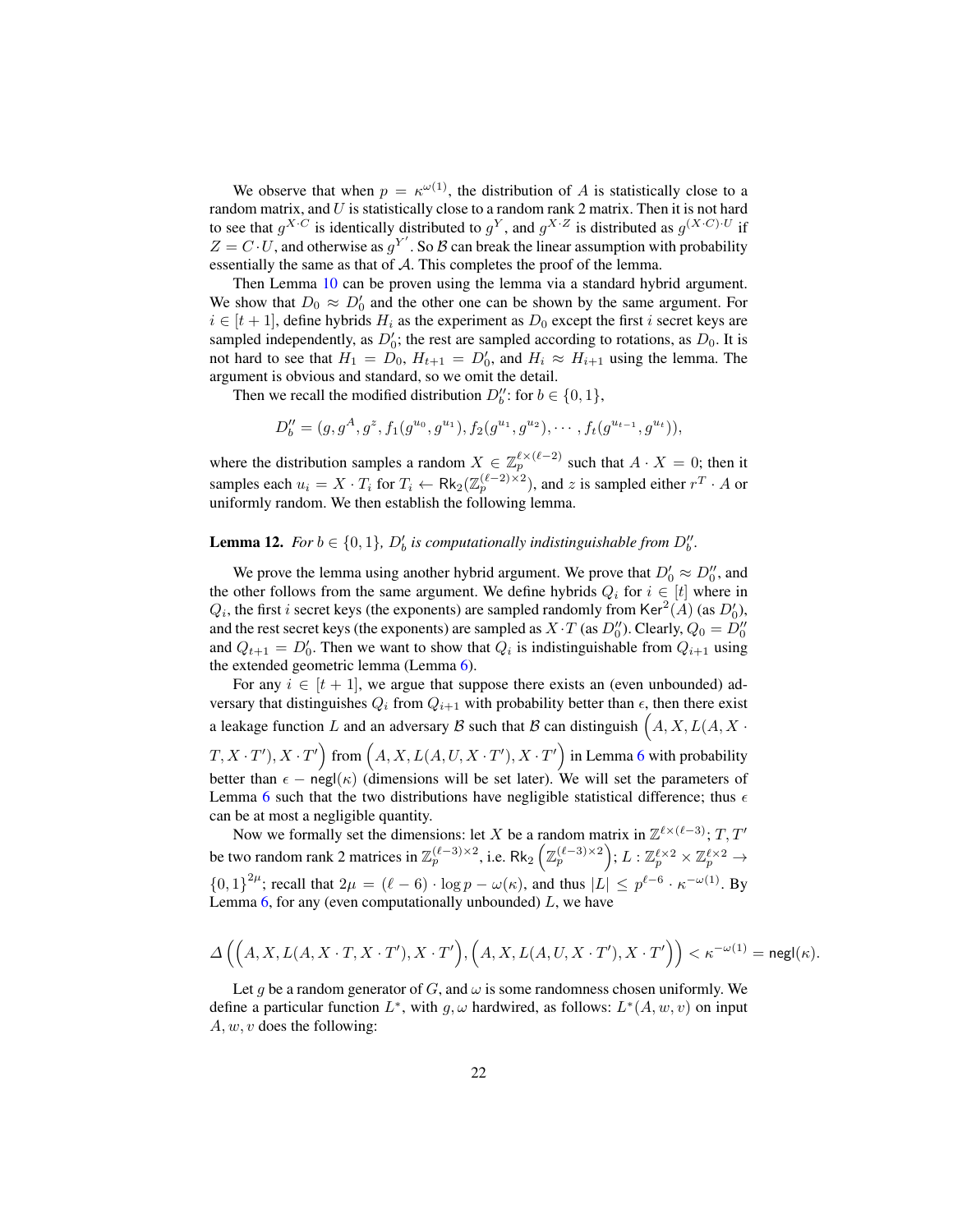- $-$  It first samples  $Y_0, \ldots, Y_{i-1} \leftarrow \text{Ker}^2(A)$ , using the random coins  $ω$ . Then it sets sk $_j = g^{Y_j}$  for  $j \in [i-1]$ .
- It simulates the leakage functions, adaptively, obtains the values  $f_1(\mathsf{sk}_0, \mathsf{sk}_1), \ldots, f_{i-1}(\mathsf{sk}_{i-2}, \mathsf{sk}_{i-1}),$  and obtains the next leakage function  $f_i$ .
- It computes  $f_i$ (sk<sub>i−1</sub>,  $g^w$ ), and then obtains the next leakage function  $f_{i+1}$ .
- Finally it outputs  $f_i(\mathsf{sk}_{i-1}, g^w)||f_{i+1}(g^w, g^v)$ .

Recall that  $f_i, f_{i+1}$  are two leakage functions with  $\mu$  bits of output, so  $L^*$  has  $2\mu$ bits of output. Now we construct the adversary  $\beta$  as follows:

- Let g be the random generator,  $\omega$  be the random coins as stated above, and  $L^*$  be the function defined above. Then B gets input  $(A, X, L^*(A, Z, X \cdot T'), X \cdot T')$ where  $Z$  is either uniformly random or  $X \cdot T$ .
- $-$  *B* samples  $Y_0, \ldots, Y_{i-1}$  ← Ker<sup>2</sup>(*A*), using the random coins ω. Then it sets  $sk_j = g^{Y_j}$  for  $j \in [i-1]$ . We note that the secret keys (in the first  $i-1$  rounds) are consistent with the values used in the leakage function for they use the same randomness  $\omega$ .
- $-$  B sets sk<sub>i+2</sub> =  $g^{X \cdot T'}$ .
- $-$  B samples  $T_{i+3}, \ldots, T_{t+1} \leftarrow \mathsf{Rk}_2(\mathbb{Z}_p^{(\ell-3)\times 2})$  and sets  $\mathsf{sk}_j = g^{X \cdot T_j}$  for  $j \in \{i+1\}$  $3, \ldots, t + 1$ .
- ${\cal B}$  outputs  ${\cal A} \Big( g^A, g^z, f_1({\sf sk}_0,{\sf sk}_1), f_2({\sf sk}_1,{\sf sk}_2), \cdots, f_{i-1}({\sf sk}_{i-2},{\sf sk}_{i-1}), L^*(Z, X\cdot)$  $(T'), f_{i+2}(\mathsf{sk}_{i+2},\mathsf{sk}_{i+3}'), \ldots, f_t(\mathsf{sk}_t',\mathsf{sk}_{t+1}')\Big).$

Then it is not hard to see that if  $Z$  comes from the distribution  $XT$ , then the simulation of B and  $L^*$  distributes as  $Q_i$ , and otherwise  $Q_{i-1}$ . Thus, suppose suppose A can distinguish  $Q_i$  from  $Q_{i+1}$  with non-negligible probability  $\epsilon$ , then  $\beta$  can distinguish the two distributions with a non-negligible probability. This contradicts Lemma [6.](#page-16-1)

Finally, we show that  $D_0''$  is computationally indistinguishable from  $D_1''$  under the linear assumption.

<span id="page-22-0"></span>**Lemma 13.** Under the linear assumption, the distributions  $D_0''$  and  $D_1''$  are computa*tionally indistinguishable.*

We use the same argument as the work [\[5\]](#page-24-2). In particular, we will prove that suppose there exists an adversary A that distinguishes  $D_0''$  from  $D_1''$ , then there exists an adversary B that distinguishes the distributions  $\{g^C: C \leftarrow \mathbb{Z}_p^{3 \times 3}\}$  and  $\{g^C: C \leftarrow$  $\mathsf{Rk}_2(\mathbb{Z}_p^{3\times 3})\}$ . We assume that the second distribution samples two random rows, and then sets the third row as a random linear combination of the first two rows. As argued in the work [\[5\]](#page-24-2), this assumption is without loss of generality.

Now we describe the adversary  $\mathcal{B}$ .  $\mathcal{B}$  on input  $g^C$  does the following.

- *B* samples a random matrix  $X \leftarrow \mathbb{Z}_p^{\ell \times (\ell-3)}$ , and a random matrix  $B \leftarrow \mathbb{Z}_p^{3 \times \ell}$  such that  $B \cdot X = 0$ .
- B computes  $g^{CB}$ , and sets its first two rows as  $g^A$  and the last row as  $g^z$ .
- − *B* samples  $T_1, \ldots, T_t$  ← Rk<sub>2</sub>( $\mathbb{Z}_p^{(\ell-3)\times 2}$ ), and sets sk<sub>i</sub> =  $g^{XT_i}$  for  $i \in [t]$ .
- *B* outputs  $\mathcal{A}(g, g^A, g^z, f_1(\textsf{sk}_0, \textsf{sk}_1), \ldots, f_t(\textsf{sk}_{t-1}, \textsf{sk}_t)).$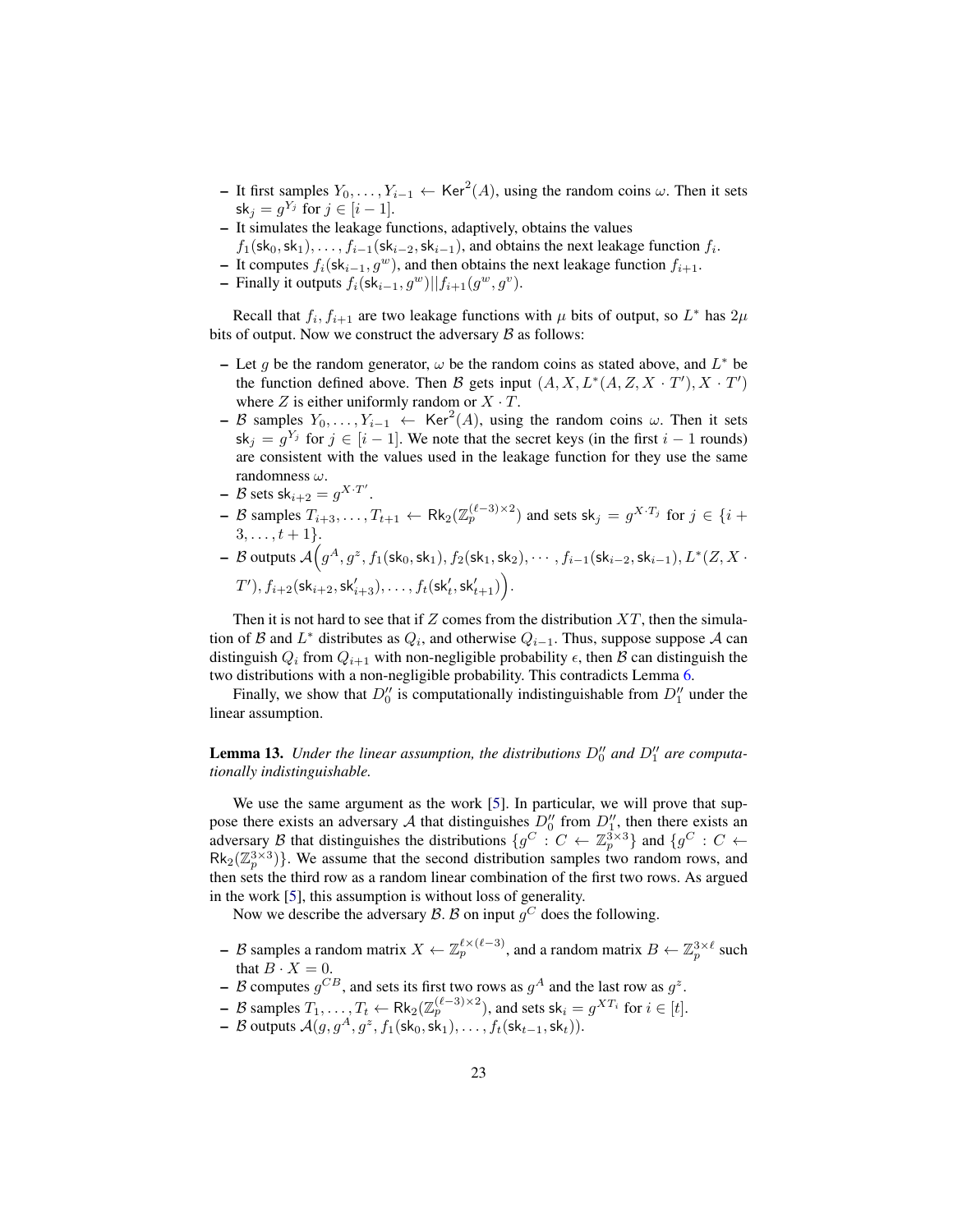As argued in the work [\[5\]](#page-24-2), if C is uniformly random, then  $(A, z)$  is distributed uniformly as  $D''_1$ . If C is of rank 2, then  $(A, z)$  is distributed as  $(A, r^T A)$  for some random  $r \in \mathbb{Z}_p^2$  as  $D_0''$ . Thus, suppose A can distinguish  $D_0''$  from  $D_1''$  with non-negligible probability, then  $B$  breaks the linear assumption with non-negligible probability.

Lemma [9](#page-19-0) ( $D_0 \approx D_1$ ) follows directly from Lemmas [10,](#page-20-0) [12,](#page-21-0) and [13.](#page-22-0) This suffices to prove the theorem. We present the proofs of Lemmas [10,](#page-20-0) [12,](#page-21-0) and [13.](#page-22-0)

### 4 Bounded leakage-resilient encryption schemes from Obfuscation

We show that by modifying the Sahai-Waters (SW) public key encryption scheme [\[23\]](#page-25-10) in two simple ways, the scheme already becomes non-trivially leakage resilient in the one-time, bounded setting. Recall that in this setting, the adversary, after seeing the public key and before seeing the challenge ciphertext, may request a single leakage query of length  $L$  bits. We require that semantic security hold, even given this leakage.

Our scheme can tolerate an arbitrary amount of one-time leakage. Specifically, for any  $L = L(\kappa) = \text{poly}(\kappa)$ , we can obtain a scheme which is L-leakage resilient by setting the parameter  $\rho$  in Figure [6](#page-24-5) depending on L. However, our leakage *rate* is not optimal, since the size of the secret key sk, grows with  $L$ . In the full version [\[8\]](#page-25-17) of the paper, we will show how to further modify the construction to achieve optimal leakage rate.

On a high-level, we modify SW in the following ways: (1) Instead of following the general paradigm of encrypting a message  $m$  by xoring with the output of a PRF, we first apply a strong randomness extractor Ext to the output of the PRF and then xor with the message  $m$ ; (2) We modify the secret key of the new scheme to be an iO of the underlying decryption circuit. Recall that in SW, decryption essentially consists of evaluating a puncturable PRF. In our scheme, sk consists of an iO of the puncturable PRF, padded with  $poly(L)$  bits.

We show that, even given L bits of leakage, the attacker cannot distinguish  $Ext(y)$ from random, where  $y$  is the output of the PRF on a fixed input  $t^*$ . This will be sufficient to prove security. We proceed by a sequence of hybrids: First, we switch sk to be an obfuscation of a circuit which has a PRF key punctured at  $t^*$  and a point function  $t^*$  → y hardcoded. On input  $t \neq t^*$ , the punctured PRF is used to compute the output, whereas on input  $t^*$ , the point function is used. Since the circuits compute the same function and—due to appropriate padding—they are both the same size, security of the iO implies that an adversary cannot distinguish the two scenarios. Next, just as in SW, we switch from  $t^* \to y$  to  $t^* \to y^*$ , where  $y^*$  is uniformly random of length  $L + L_{\text{msg}} + 2 \log(1/\epsilon)$  bits; here we rely on the security of the punctured PRF. Now, observe that since  $y^*$  is uniform and since Ext is a strong extractor for inputs of minentropy  $L_{\text{msg}} + 2\log(1/\epsilon)$  and output length  $L_{\text{msg}}$ ,  $\text{Ext}(y^*)$  looks random, even under L bits of leakage.

The informal theorem statement is below. We present the formal theorem and proof in the full version.

**Theorem 4 (Informal.).** *Under appropriate assumptions,*  $\mathcal{E}$  *is L-leakage resilient against one-time key leakage where*  $L = \rho - 2 \log(1/\epsilon) - L_{\text{mse}}$ .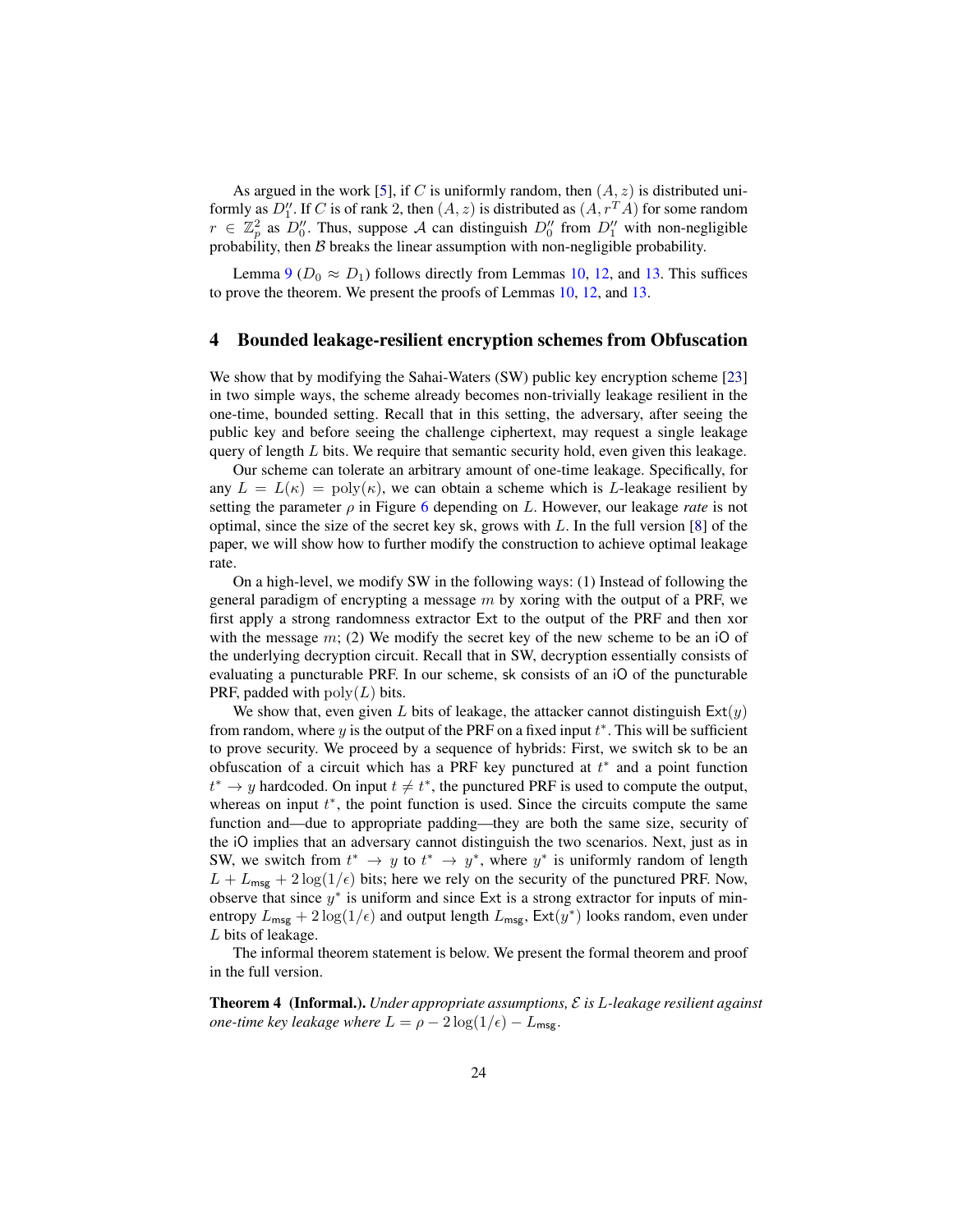**Encryption Scheme**  $\mathcal{E} = (\mathcal{E} \cdot \mathsf{Gen}, \mathcal{E} \cdot \mathsf{Enc}, \mathcal{E} \cdot \mathsf{Dec})$ **Key Generation:**  $(\mathsf{pk}, \mathsf{sk}_0) \leftarrow \mathcal{E}.\mathsf{Gen}(1^\kappa)$ Compute  $k \leftarrow \text{PRF}.\text{Gen}(1^{\kappa})$ , where  $\text{PRF}: \{0,1\}^{\kappa} \times \{0,1\}^{\rho} \rightarrow \{0,1\}^{\rho}.\text{ Let } C_k \text{ be the }$ circuit described in Figure [7,](#page-24-6) and let  $C_{\text{Enc}} \leftarrow \text{iO}(C_k)$ . Let  $C_{k,\kappa+\rho}$  be the circuit described in Figure [8,](#page-24-7) and let  $C_{\text{Dec}} \leftarrow \text{iO}(C_{k,\kappa+\rho})$ . Output  $pk = (C_{Enc})$  and  $sk = (C_{Dec})$ . Encryption:  $c \leftarrow \mathcal{E}$ . Enc(pk, m) On input message  $m \in \{0,1\}^{L_{\text{msg}}}$ , sample  $r \leftarrow \{0,1\}^{\kappa}, w \leftarrow \{0,1\}^d$ , and output  $c = (G(r), w, \text{Ext}(C_{\text{Enc}}(r), w) \oplus m)$ , where PRG  $G : \{0,1\}^{\kappa} \to \{0,1\}^{\rho}$ , and Ext :  ${0,1}^{\rho} \times {0,1}^d \rightarrow {0,1}^{L_{\text{msg}}}.$ **Decryption:**  $\hat{m} \leftarrow \mathcal{E}$ .Dec(sk, c) On input ciphertext  $c = (t, w, v)$ , compute  $y := C_{\text{Dec}}(t)$ . If  $y \neq \bot$ , output  $\hat{m} = \text{Ext}(y, w) \oplus v$ . Otherwise, output  $\hat{m} = \bot$ .

<span id="page-24-5"></span>Fig. 6. The one-time, bounded leakage encryption scheme,  $\mathcal{E}$ .

Internal (hardcoded) state: k.

On input:  $r$ 

<span id="page-24-6"></span>Output  $z = \text{PRF.Eval}(k, G(r))$ , where G is the same PRG used in  $\mathcal{E}$ . Enc.

Fig. 7. This program  $C_k$  is obfuscated using iO and placed in the public key to be used for encryption.

```
Internal (hardcoded) state: k.
On input: t- Output z = \text{PRF.Eval}(k, t).
```
<span id="page-24-7"></span>**Fig. 8.** The circuit above is padded with  $\text{poly}(\kappa + \rho)$  dummy gates to obtain the circuit  $C_{k,\kappa+\rho}$ .  $C_{k,\kappa+\rho}$  is then obfuscated using iO and placed in the secret key.

# References

- <span id="page-24-0"></span>1. A. Akavia, S. Goldwasser, and V. Vaikuntanathan. Simultaneous hardcore bits and cryptography against memory attacks. In O. Reingold, editor, *TCC 2009*, volume 5444 of *LNCS*, pages 474–495. Springer, Mar. 2009.
- <span id="page-24-3"></span>2. B. Barak, O. Goldreich, R. Impagliazzo, S. Rudich, A. Sahai, S. P. Vadhan, and K. Yang. On the (im)possibility of obfuscating programs. *Journal of the ACM*, 59(2):6, 2012.
- <span id="page-24-4"></span>3. A. Boldyreva, S. Fehr, and A. O'Neill. On notions of security for deterministic encryption, and efficient constructions without random oracles. In D. Wagner, editor, *CRYPTO 2008*, volume 5157 of *LNCS*, pages 335–359. Springer, Aug. 2008.
- <span id="page-24-1"></span>4. E. Boyle, G. Segev, and D. Wichs. Fully leakage-resilient signatures. In K. G. Paterson, editor, *EUROCRYPT 2011*, volume 6632 of *LNCS*, pages 89–108. Springer, May 2011.
- <span id="page-24-2"></span>5. Z. Brakerski, Y. T. Kalai, J. Katz, and V. Vaikuntanathan. Overcoming the hole in the bucket: Public-key cryptography resilient to continual memory leakage. In *51st FOCS*, pages 501– 510. IEEE Computer Society Press, Oct. 2010.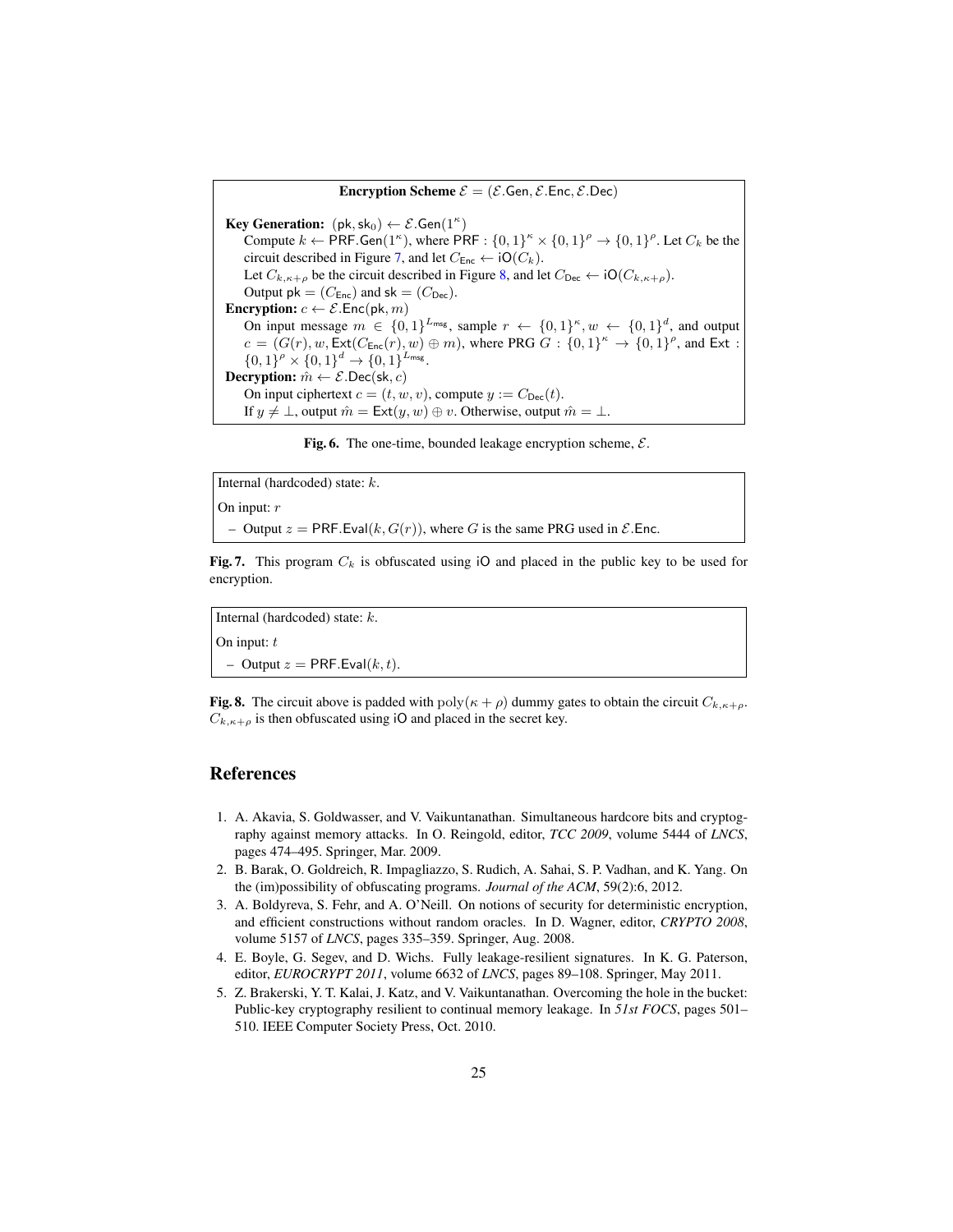- <span id="page-25-7"></span>6. R. Canetti, C. Dwork, M. Naor, and R. Ostrovsky. Deniable encryption. In B. S. Kaliski Jr., editor, *CRYPTO'97*, volume 1294 of *LNCS*, pages 90–104. Springer, Aug. 1997.
- <span id="page-25-13"></span>7. R. Canetti, S. Goldwasser, and O. Poburinnaya. Adaptively secure two-party computation from indistinguishability obfuscation. In Y. Dodis and J. B. Nielsen, editors, *TCC 2015, Part II*, volume 9015 of *LNCS*, pages 557–585. Springer, Mar. 2015.
- <span id="page-25-17"></span>8. D. Dachman-Soled, S. D. Gordon, F.-H. Liu, A. O'Neill, and H.-S. Zhou. Leakage-resilient public-key encryption from obfuscation. 2016. Full version.
- <span id="page-25-14"></span>9. D. Dachman-Soled, J. Katz, and V. Rao. Adaptively secure, universally composable, multiparty computation in constant rounds. In Y. Dodis and J. B. Nielsen, editors, *TCC 2015, Part II*, volume 9015 of *LNCS*, pages 586–613. Springer, Mar. 2015.
- <span id="page-25-15"></span>10. D. Dachman-Soled, F.-H. Liu, and H.-S. Zhou. Leakage-resilient circuits revisited - optimal number of computing components without leak-free hardware. In E. Oswald and M. Fischlin, editors, *EUROCRYPT 2015, Part II*, volume 9057 of *LNCS*, pages 131–158. Springer, Apr. 2015.
- <span id="page-25-3"></span>11. Y. Dodis, K. Haralambiev, A. Lopez-Alt, and D. Wichs. Cryptography against continuous ´ memory attacks. In *51st FOCS*, pages 511–520. IEEE Computer Society Press, Oct. 2010.
- <span id="page-25-6"></span>12. Y. Dodis, A. B. Lewko, B. Waters, and D. Wichs. Storing secrets on continually leaky devices. In R. Ostrovsky, editor, *52nd FOCS*, pages 688–697. IEEE Computer Society Press, Oct. 2011.
- <span id="page-25-16"></span>13. Y. Dodis and A. Smith. Correcting errors without leaking partial information. In H. N. Gabow and R. Fagin, editors, *37th ACM STOC*, pages 654–663. ACM Press, May 2005.
- <span id="page-25-8"></span>14. S. Garg, C. Gentry, S. Halevi, M. Raykova, A. Sahai, and B. Waters. Candidate indistinguishability obfuscation and functional encryption for all circuits. In *54th FOCS*, pages 40–49. IEEE Computer Society Press, Oct. 2013.
- <span id="page-25-11"></span>15. S. Garg, C. Gentry, S. Halevi, and D. Wichs. On the implausibility of differing-inputs obfuscation and extractable witness encryption with auxiliary input. In J. A. Garay and R. Gennaro, editors, *CRYPTO 2014, Part I*, volume 8616 of *LNCS*, pages 518–535. Springer, Aug. 2014.
- <span id="page-25-12"></span>16. S. Garg and A. Polychroniadou. Two-round adaptively secure MPC from indistinguishability obfuscation. In Y. Dodis and J. B. Nielsen, editors, *TCC 2015, Part II*, volume 9015 of *LNCS*, pages 614–637. Springer, Mar. 2015.
- <span id="page-25-2"></span>17. C. Hazay, A. Lopez-Alt, H. Wee, and D. Wichs. Leakage-resilient cryptography from min- ´ imal assumptions. In T. Johansson and P. Q. Nguyen, editors, *EUROCRYPT 2013*, volume 7881 of *LNCS*, pages 160–176. Springer, May 2013.
- <span id="page-25-9"></span>18. Y. Ishai, O. Pandey, and A. Sahai. Public-coin differing-inputs obfuscation and its applications. In Y. Dodis and J. B. Nielsen, editors, *TCC 2015, Part II*, volume 9015 of *LNCS*, pages 668–697. Springer, Mar. 2015.
- <span id="page-25-1"></span>19. J. Katz and V. Vaikuntanathan. Signature schemes with bounded leakage resilience. In M. Matsui, editor, *ASIACRYPT 2009*, volume 5912 of *LNCS*, pages 703–720. Springer, Dec. 2009.
- <span id="page-25-5"></span>20. A. B. Lewko, M. Lewko, and B. Waters. How to leak on key updates. In L. Fortnow and S. P. Vadhan, editors, *43rd ACM STOC*, pages 725–734. ACM Press, June 2011.
- <span id="page-25-4"></span>21. S. Micali and L. Reyzin. Physically observable cryptography (extended abstract). In M. Naor, editor, *TCC 2004*, volume 2951 of *LNCS*, pages 278–296. Springer, Feb. 2004.
- <span id="page-25-0"></span>22. M. Naor and G. Segev. Public-key cryptosystems resilient to key leakage. In S. Halevi, editor, *CRYPTO 2009*, volume 5677 of *LNCS*, pages 18–35. Springer, Aug. 2009.
- <span id="page-25-10"></span>23. A. Sahai and B. Waters. How to use indistinguishability obfuscation: deniable encryption, and more. In D. B. Shmoys, editor, *46th ACM STOC*, pages 475–484. ACM Press, May / June 2014.